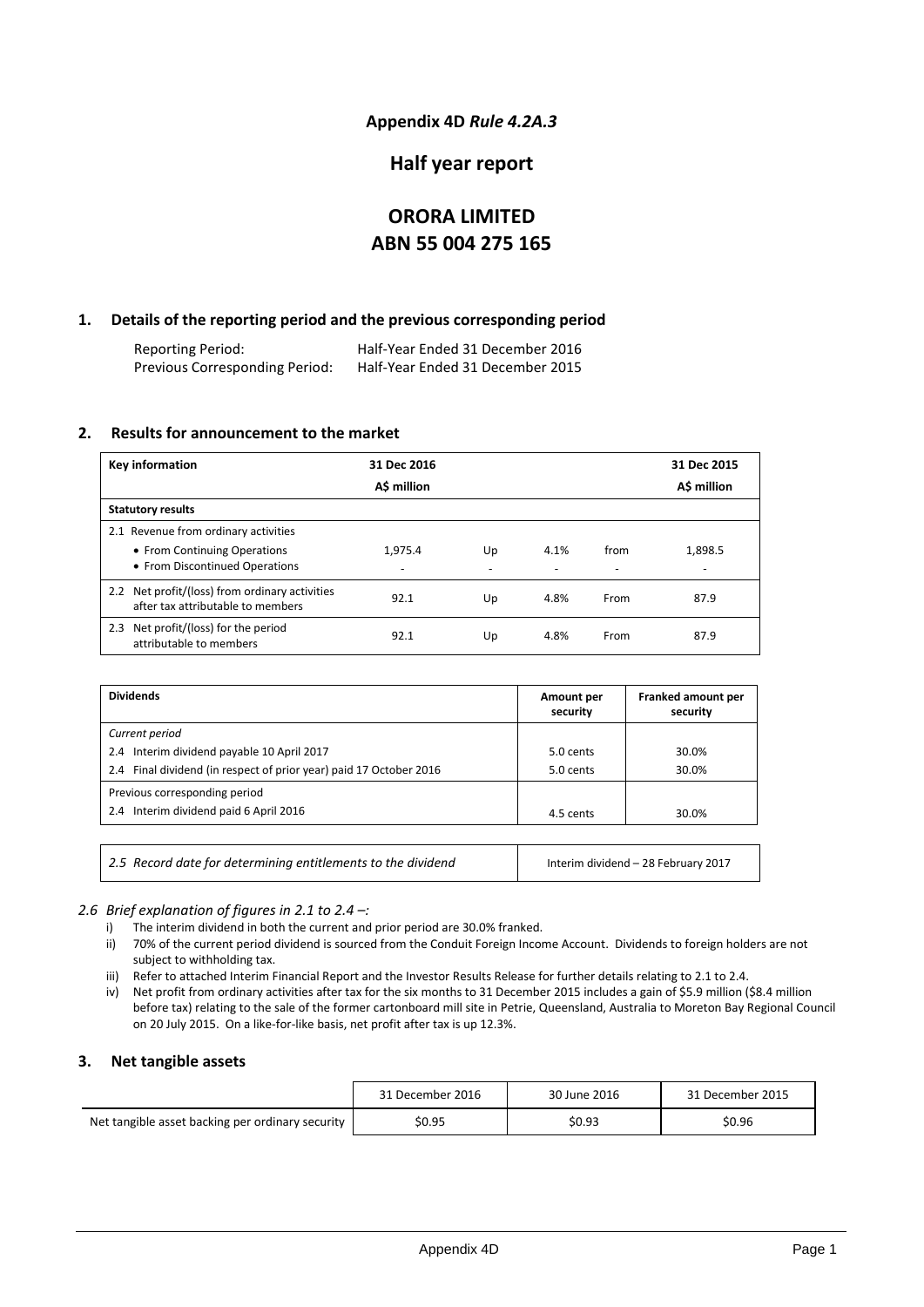### **4. Control gained or lost over entities during the period having a material effect**

Not applicable

### **5. Details of individual dividends and payment dates**

Refer the attached Interim Financial Report, Note 4 Dividends.

### **6. Details of dividend reinvestment plan**

The Dividend Reinvestment Plan (DRP) is in operation. No discount is available under the DRP in respect of the interim dividend. The issue price for the interim dividend will be calculated based on the arithmetic average of the weighted average market price for the ten ASX trading days from 6 to 17 March 2017, inclusive. The last date for receipt of election notices for the DRP is 1 March 2017. Shares allotted under the DRP rank equally with existing fully paid ordinary shares of Orora Limited.

### **7. Details of associates and joint venture entities**

Not applicable

- **8. For foreign entities, which set of accounting standards is used in compiling the report** International Financial Reporting Standards
- **9. The Interim Financial Report is not subject to a review report that is subject to a modified opinion, emphasis of matter or other matter paragraph (a copy of the review report is included in the attached Interim Financial Report).**

............................................................

Ann Stubbings Company Secretary

Dated: 15 February 2017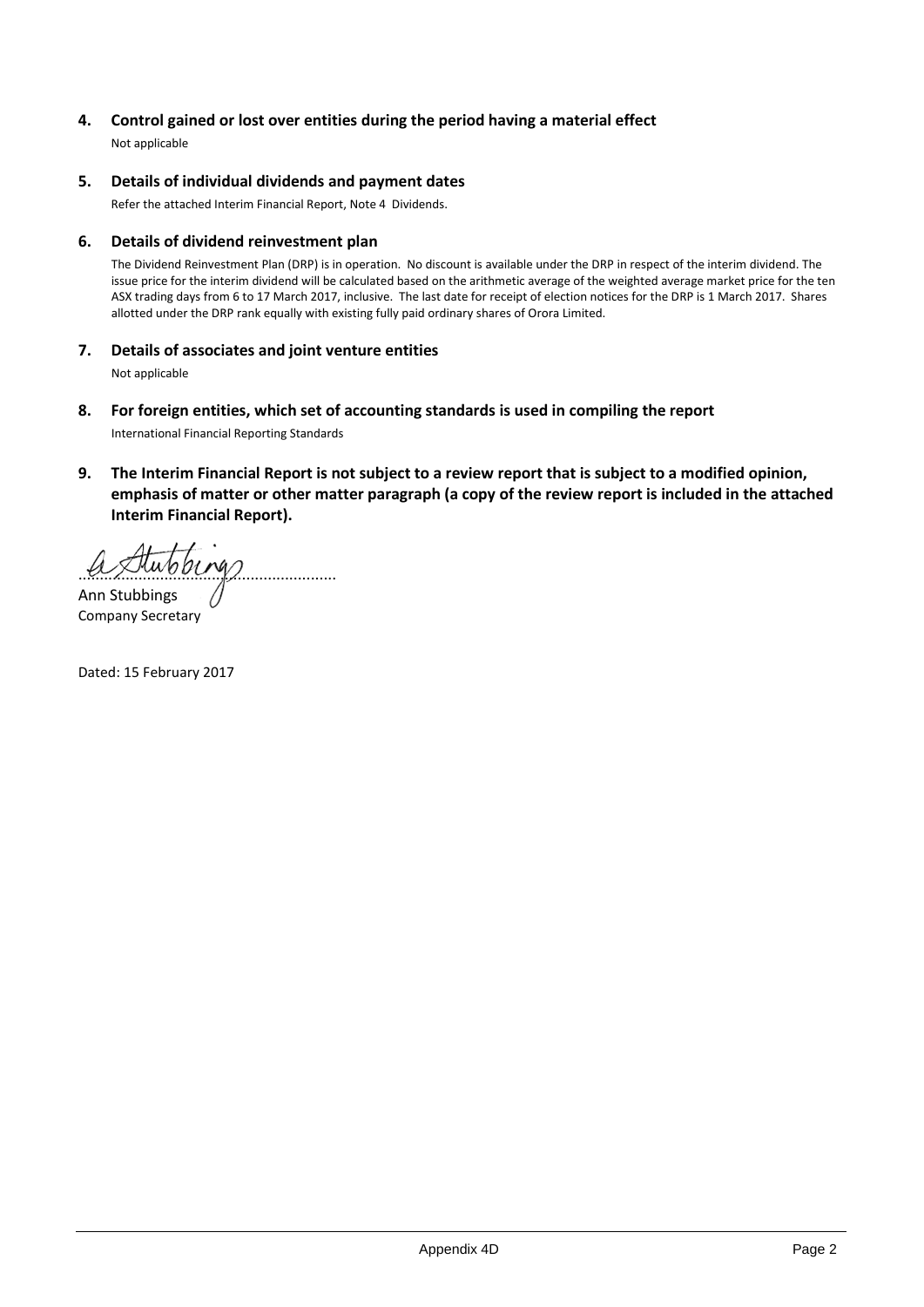# **ORORA LIMITED ABN: 55 004 275 165**

# **INTERIM FINANCIAL REPORT**

**31 DECEMBER 2016**

**15 February 2017**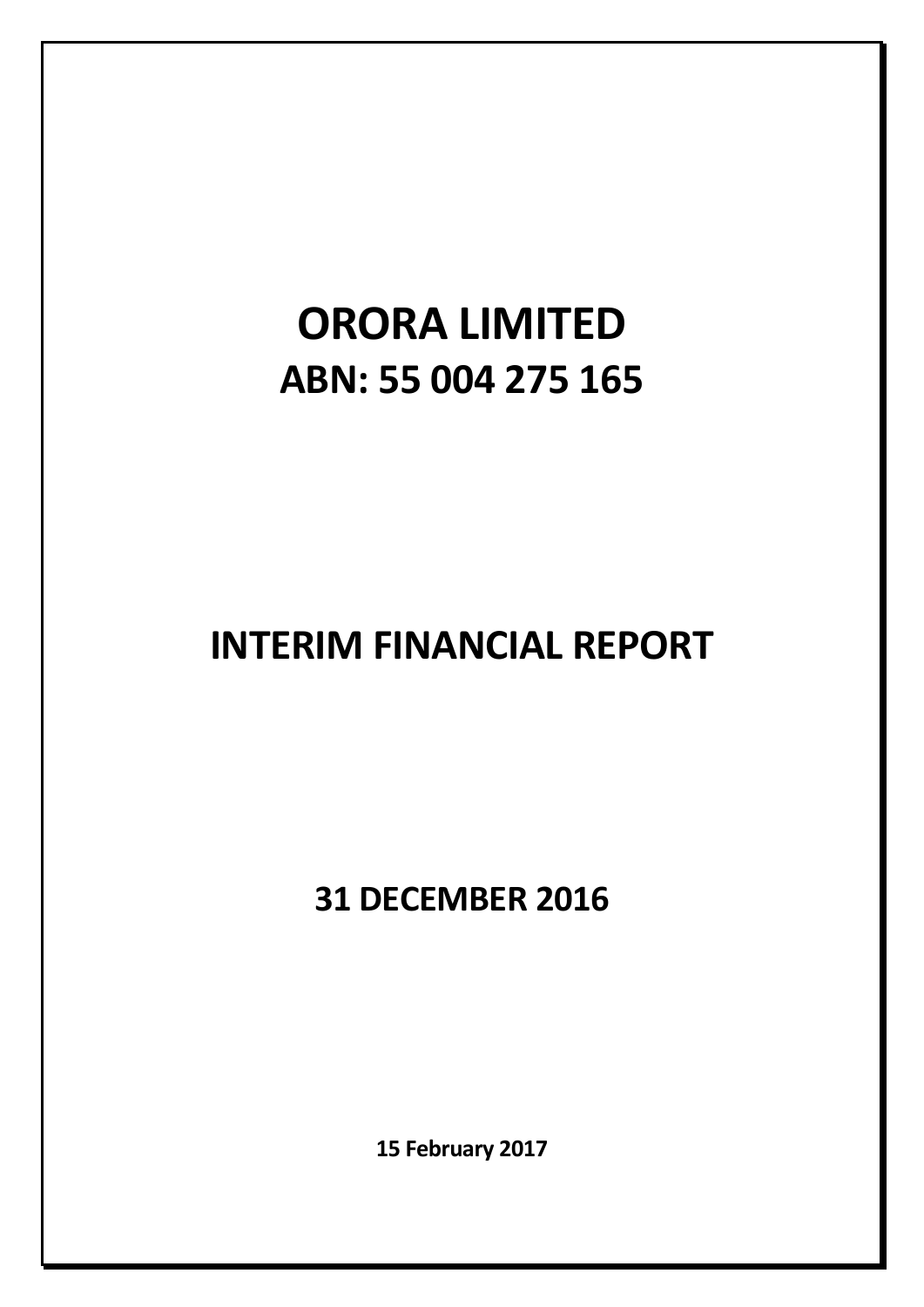# **Contents**

|              | Condensed Notes to the Consolidated Interim Financial Report |  |
|--------------|--------------------------------------------------------------|--|
|              |                                                              |  |
| 1.           |                                                              |  |
| 2.           |                                                              |  |
| 3.           |                                                              |  |
| $\mathbf{4}$ |                                                              |  |
| 5.           |                                                              |  |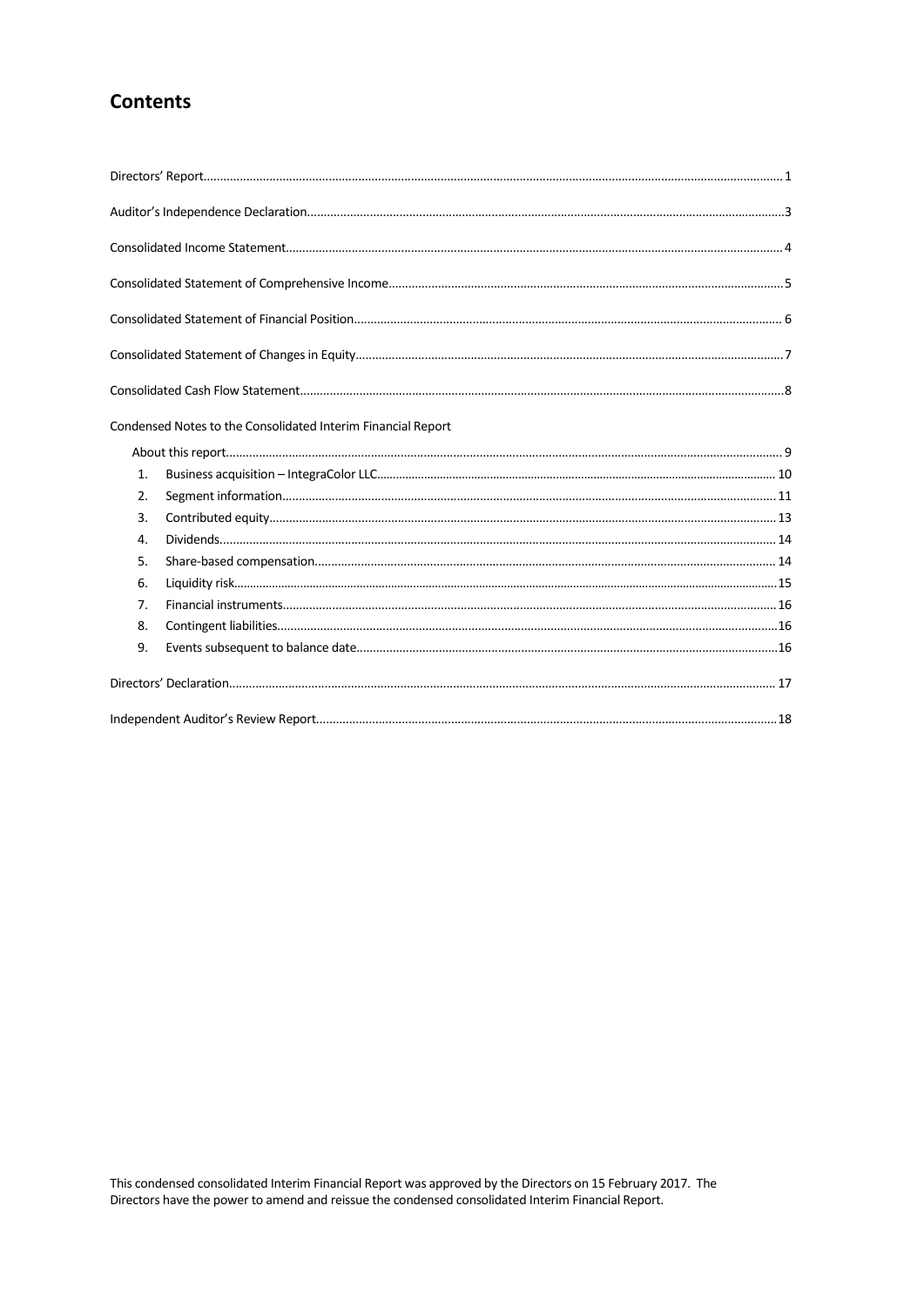# **Directors' Report**

The Directors present their report on the Group consisting of Orora Limited and the entities it controlled at the end of, or during, the half year ended 31 December 2016.

### **Directors**

The following persons were Directors of Orora Limited during, or since the end of, the half year:

### **Non-executive**

C I (Chris) Roberts - Chairman G J (John) Pizzey J L (Jeremy) Sutcliffe A P (Abi) Cleland S L (Samantha) Lewis

#### **Executive**

N D (Nigel) Garrard

### **Review and Results of Operations**

The Group's consolidated statutory profit, after tax, for the half year ended 31 December 2016 was \$92.1 million, an increase of 4.8% compared with \$87.9 million in the comparative period, whilst the Group's earnings (profit from operations) increased from \$145.3 million to \$149.6 million. The comparative profit from operations of \$145.3 million and the statutory profit after tax result of \$87.9 million include, \$8.4 million and \$5.9 million of profit respectively, related to the sale of land at the former cartonboard mill site in Petrie, Queensland.

Profit from operations of the Australasia segment increased to \$109.0 million from \$105.5 million derived by manufacturing and operating efficiencies realised in the Fibre Packaging business and further delivery of B9 Recycled Paper Mill cost reduction and innovation benefits. Earnings in the Beverage business were up slightly, with higher glass volumes and improved operating efficiencies offset by input cost inflation and downtime associated with capacity expansion.

Profit from operations of the North America segment increased from \$46.0 million to \$55.1 million. The Packaging Solutions business grew earnings and increased margins as it continues to execute on its value add service model, increasing sales to new and existing customers and delivering procurement and efficiency benefits. Integration of the 1 March 2016 acquisition of the IntegraColor business is on track and the business is delivering financial results consistent with management's expectations. The results of the North America segment includes an adverse foreign currency translational impact of \$2.3 million from its US dollar denominated earnings, on the comparable period.

Additional analysis of operations of the Group for the half year ended 31 December 2016 is contained in Orora Limited's Statement to the Australian Stock Exchange and Investor Results Release dated 15 February 2017.

#### **Events subsequent to balance date**

#### *Register Print Group*

On 15 December 2016 the Group announced that a definitive agreement had been signed to acquire The Register Print Group (Register) in Clifton, New Jersey, United States, for USD44.0 million (AUD58.4 million). As part of this acquisition the Group has also agreed to reimburse the vendors for recent growth capital investments totalling USD3.0 million. In early January the Group announced that the acquisition had been completed, effective 2 January 2017.

#### *The Garvey Group and Graphic Tech*

On 15 February 2017, the Group announced it had signed definitive agreements to acquire The Garvey Group and Graphic Tech for USD54.0 million (approximately AUD71.0 million) as part of growing its North American Point of Purchase (POP) business. As part of this acquisition the Group has also agreed to reimburse the vendors for recent growth capital investments totalling USD5.0 million. The transactions are expected to be completed by the end of March 2017.

Register, The Garvey Group and Graphic Tech are full-service providers of point-of-purchase (POP) retail display solutions to blue-chip retailers and brand owners in the USA. The businesses service the full POP value chain, providing customers with concept development, design, digital printing, large format lithographic printing, manufacturing and fulfilment services.

These acquisitions expand the Group's footprint into the Northeast, West and Midwest of the USA and strengthens the ability of the Group to service national corporate customers across multiple locations. The results of these businesses will be included in the North America segment from the date of acquisition.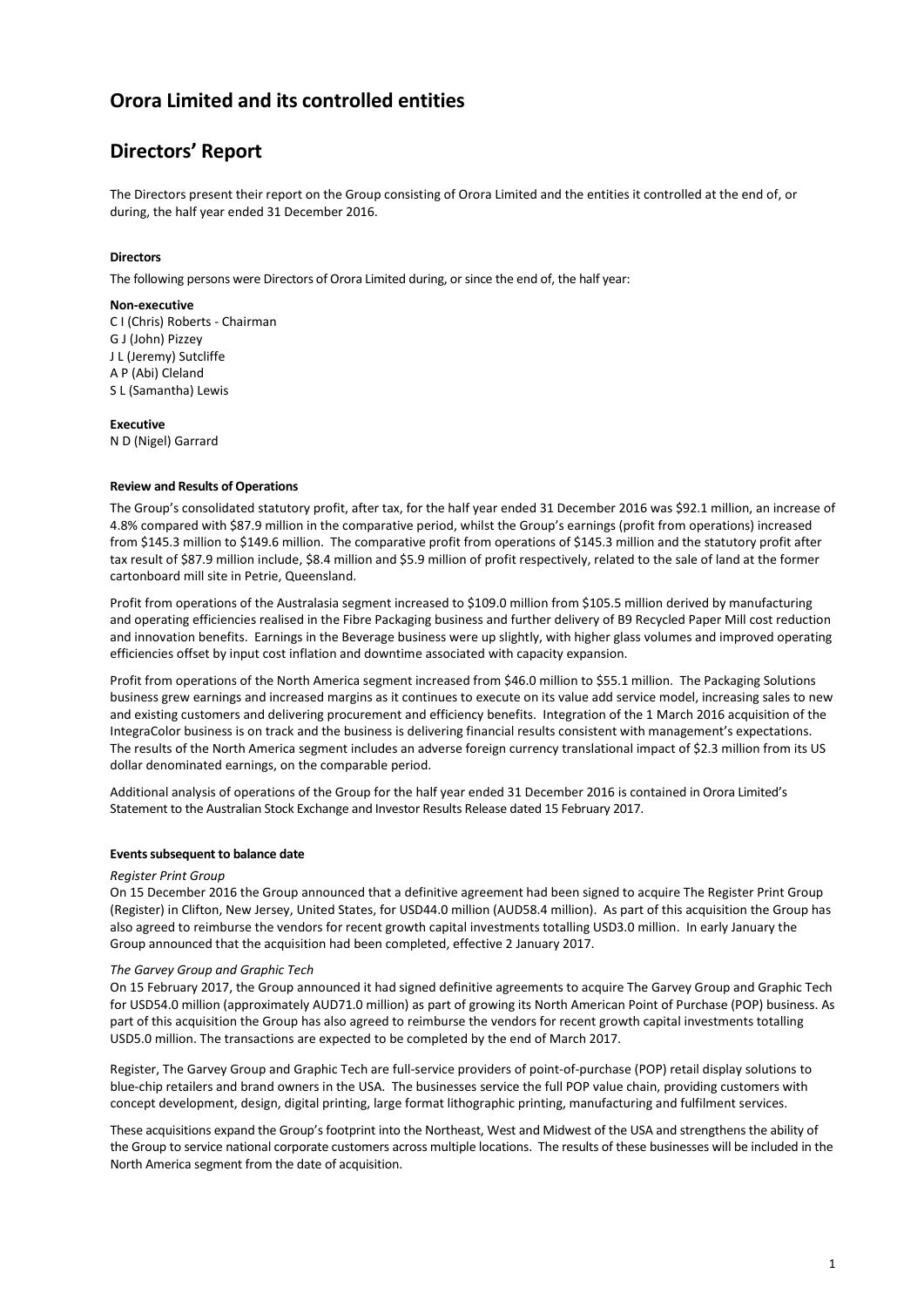# **Directors' Report (continued)**

### **Dividend**

Since 31 December 2016 the Directors have determined an interim dividend on ordinary shares, expected to be paid on 10 April 2017 of approximately \$60.0 million. This represents a dividend of 5.0 cents per share 30.0% franked, of which 70.0% willbe sourced from the Conduit Foreign Income Account. The financial effect of this dividend has not been brought into account in the consolidated interim financial statements for the half year ended 31 December 2016 and will be recognised insubsequent financial reports.

### **Auditor's Independence Declaration**

A copy of the auditor's independence declaration, as required under Section 307C of the Corporations Act 2001, is set out on page 3.

### **Rounding Off**

The Group is of a kind referred to in the Australian Securities and Investments Commission (Rounding in Financial/Directors' Reports) Instrument 2016/191 and, in accordance with that Instrument, amounts in the interim financial report and Directors' report have been rounded off to the nearest \$100,000 or, where the amount is \$50,000 or less, zero, unless specifically otherwise stated.

Signed in accordance with a resolution of the Directors, dated at Melbourne, this 15th day of February 2017.

C I Roberts **Chairman**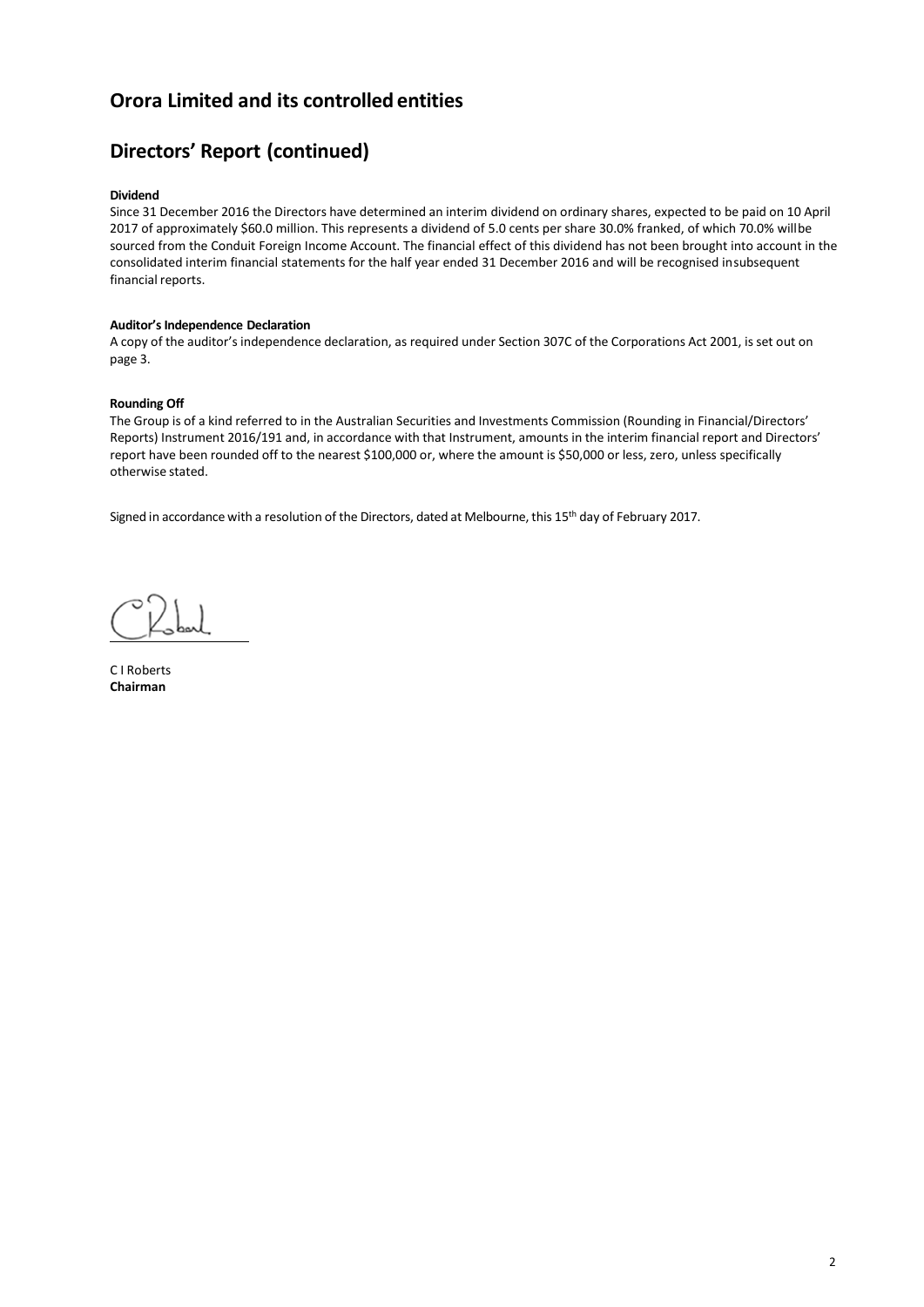

# **Auditor's Independence Declaration**

As lead auditor for the review of Orora Limited for the half-year ended 31 December 2016, I declare that to the best of my knowledge and belief, there have been:

- (a) no contraventions of the auditor independence requirements of the *Corporations Act 2001* in relation to the review; and
- (b) no contraventions of any applicable code of professional conduct in relation to the review.

This declaration is in respect of Orora Limited and the entities it controlled during the period.

Lisa Matket

Lisa Harker Melbourne Partner PricewaterhouseCoopers

15 February 2017

*PricewaterhouseCoopers, ABN 52 780 433 757 2 Riverside Quay, SOUTHBANK VIC 3006, GPO Box 1331, MELBOURNE VIC 3001 T: 61 3 8603 1000, F: 61 3 8603 1999, www.pwc.com.au*

Liability limited by a scheme approved under Professional Standards Legislation.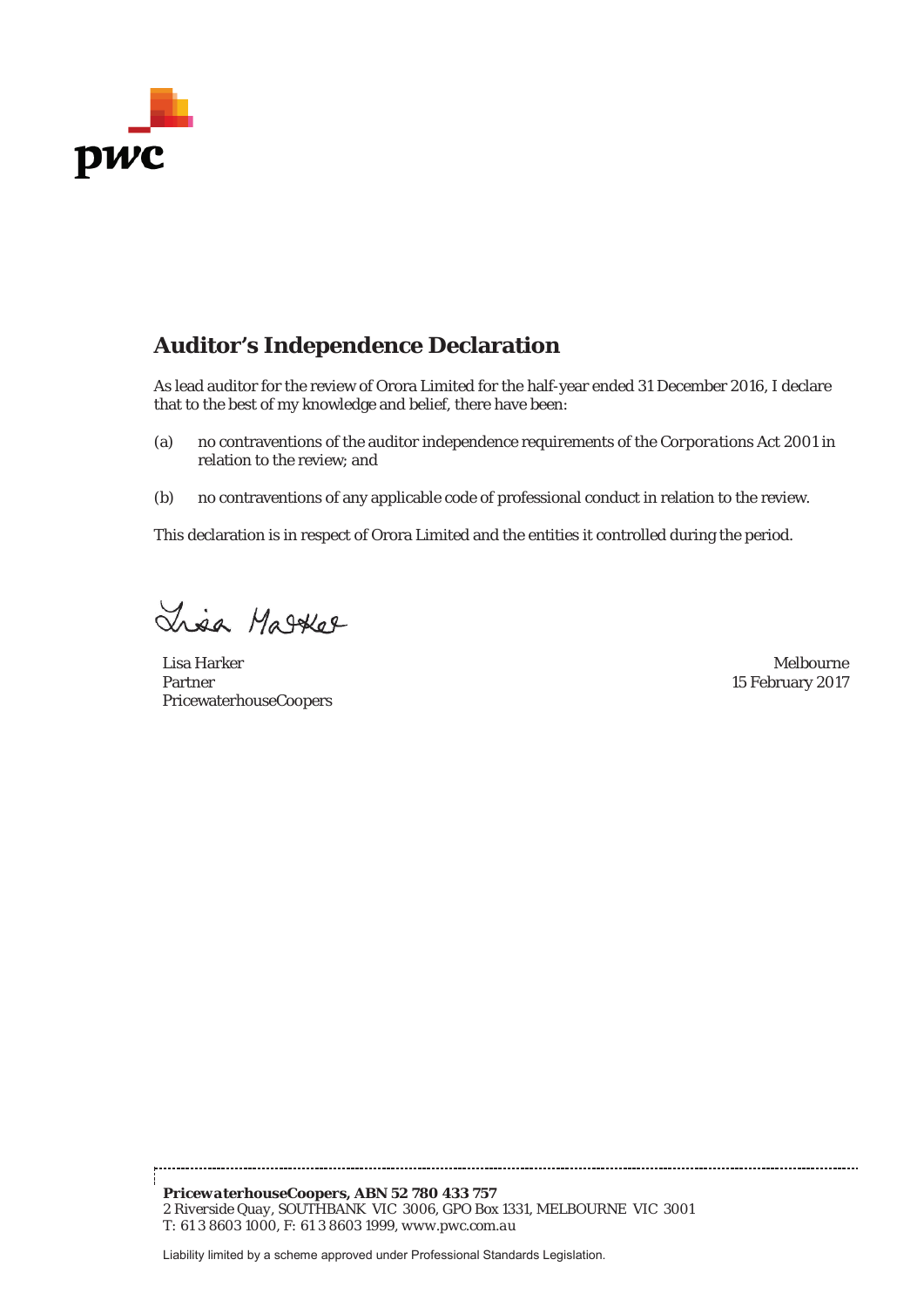# **Consolidated Income Statement For the six months ended 31 December 2016**

|                                                                               |                | <b>Dec</b> | Dec        |
|-------------------------------------------------------------------------------|----------------|------------|------------|
| \$ million                                                                    | Note           | 2016       | 2015       |
| Sales revenue                                                                 | $\overline{2}$ | 1,975.4    | 1,898.5    |
| Cost of sales                                                                 |                | (1,605.6)  | (1, 546.3) |
| <b>Gross profit</b>                                                           |                | 369.8      | 352.2      |
| Other income                                                                  | $\overline{2}$ | 14.8       | 18.9       |
| Sales and marketing expenses                                                  |                | (95.9)     | (94.6)     |
| General and administration expenses                                           |                | (139.1)    | (131.2)    |
| <b>Profit from operations</b>                                                 | 2              | 149.6      | 145.3      |
|                                                                               |                |            |            |
| Finance income                                                                | $\overline{2}$ | 0.1        | 0.2        |
| Finance expenses                                                              | 2              | (19.0)     | (20.4)     |
| <b>Net finance costs</b>                                                      |                | (18.9)     | (20.2)     |
| Profit before related income tax expense                                      | 2              | 130.7      | 125.1      |
| Income tax expense                                                            |                | (38.6)     | (37.2)     |
| Profit for the financial period attributable to the owners of Orora Limited   |                | 92.1       | 87.9       |
|                                                                               |                |            |            |
| Profit per share attributable to the ordinary equity holders of Orora Limited |                |            |            |
| Basic earnings per share                                                      |                | 7.7        | 7.3        |
| Diluted earnings per share                                                    |                | 7.6        | 7.2        |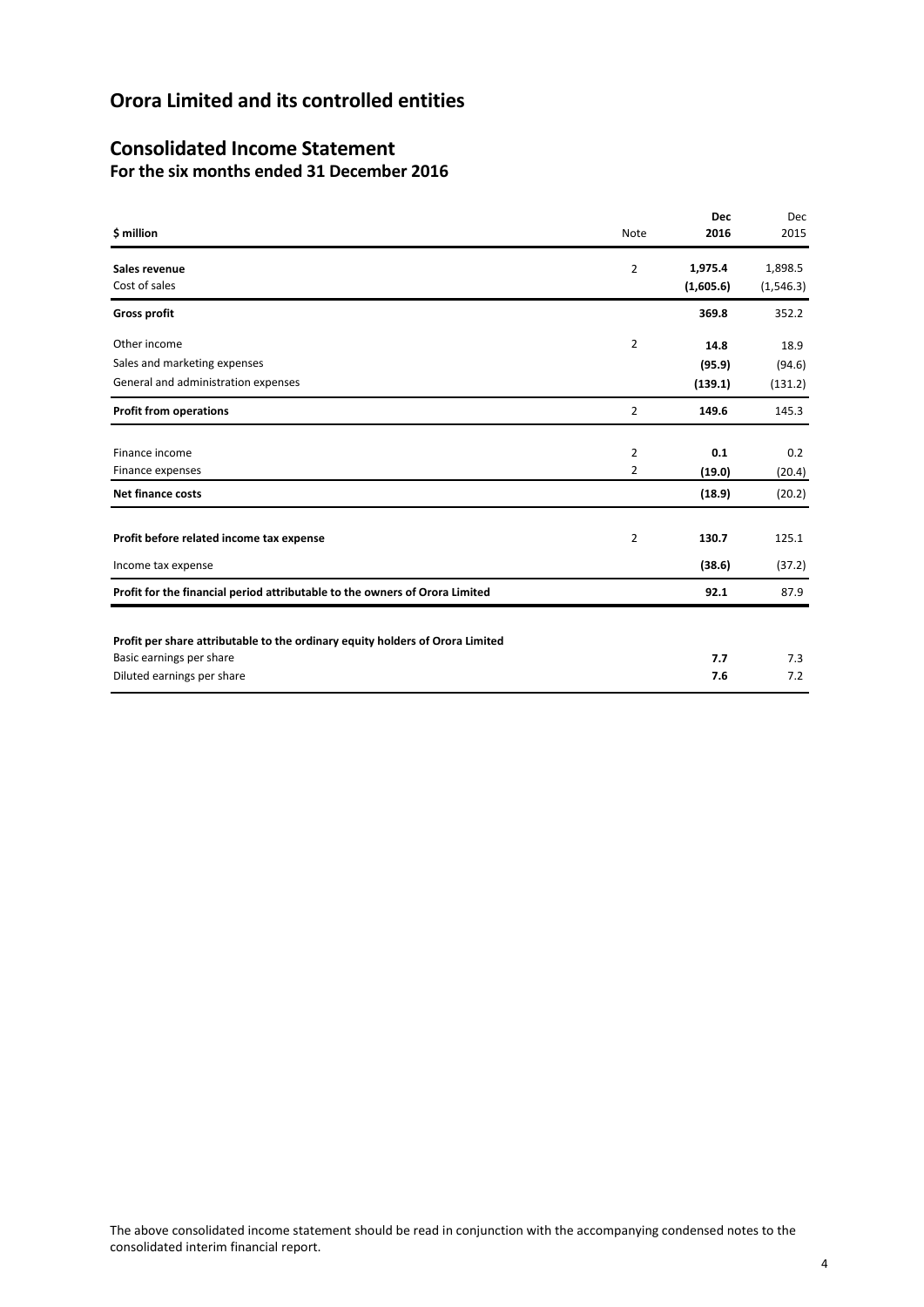### **Consolidated Statement of Comprehensive Income For the six months ended 31 December 2016**

| \$ million                                                                                      | <b>Dec</b><br>2016 | Dec<br>2015 |
|-------------------------------------------------------------------------------------------------|--------------------|-------------|
| Profit for the financial period                                                                 | 92.1               | 87.9        |
| Other comprehensive income/(expense)                                                            |                    |             |
| Items that may be reclassified to profit or loss:                                               |                    |             |
| Cash flow hedge reserve                                                                         |                    |             |
| Unrealised gains/(losses) on cash flow hedges                                                   | 3.7                | (6.9)       |
| Realised losses/(gains) transferred to profit or loss                                           | 8.1                | (1.8)       |
| Realised losses transferred to non-financial assets                                             | 0.9                |             |
| Income tax relating to these items                                                              | (3.8)              | 2.1         |
| <b>Exchange fluctuation reserve</b>                                                             |                    |             |
| Exchange differences on translation of foreign operations                                       | 5.1                | 6.0         |
| Net investment hedge of foreign operations                                                      | 1.3                | 6.2         |
| Income tax relating to these items                                                              |                    | 0.4         |
| Other comprehensive income for the financial period, net of tax                                 | 15.3               | 6.0         |
| Total comprehensive income for the financial period attributable to the owners of Orora Limited | 107.4              | 93.9        |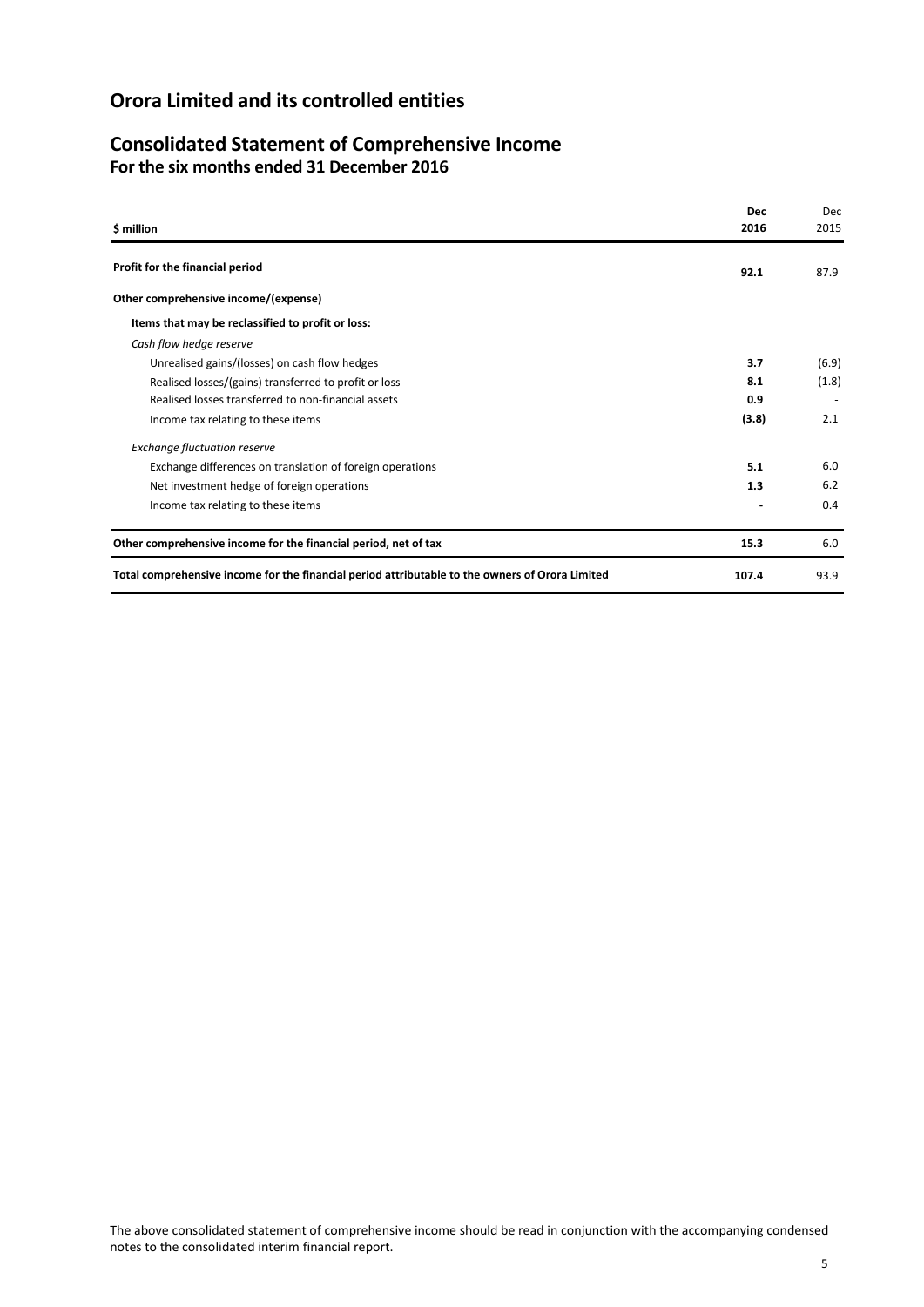# **Consolidated Statement of Financial Position As at 31 December 2016**

|                                      |             | Dec         | June    |
|--------------------------------------|-------------|-------------|---------|
| \$ million                           | <b>Note</b> | 2016        | 2016    |
|                                      |             |             |         |
| <b>Current assets</b>                |             |             |         |
| Cash and cash equivalents            |             | 135.9 $(1)$ | 66.1    |
| Trade and other receivables          |             | 515.8       | 515.8   |
| Inventories                          |             | 510.9       | 459.4   |
| Derivatives                          |             | 4.6         | 0.7     |
| Other current assets                 |             | 58.0        | 39.3    |
| Current tax receivable               |             |             | 1.4     |
| <b>Total current assets</b>          |             | 1,225.2     | 1,082.7 |
| Non-current assets                   |             |             |         |
| Property, plant and equipment        |             | 1,587.3     | 1,564.3 |
| Goodwill and intangible assets       |             | 392.7       | 378.2   |
| Derivatives                          |             | 0.1         | 0.1     |
| Other non-current assets             |             | 107.5       | 104.6   |
| <b>Total non-current assets</b>      |             | 2,087.6     | 2,047.2 |
| <b>Total assets</b>                  |             | 3,312.8     | 3,129.9 |
| <b>Current liabilities</b>           |             |             |         |
| Trade and other payables             |             | 778.6       | 708.5   |
| Interest-bearing liabilities         |             | 1.4         |         |
| Derivatives                          |             | 10.1        | 13.7    |
| Provisions                           |             | 107.9       | 111.2   |
| <b>Total current liabilities</b>     |             | 898.0       | 833.4   |
| <b>Non-current liabilities</b>       |             |             |         |
| Other payables                       |             | 28.8        | 28.5    |
| Interest-bearing liabilities         |             | 773.4       | 695.7   |
| Derivatives                          |             | 6.9         | 12.3    |
| Deferred tax liabilities             |             | 45.8        | 32.2    |
| Provisions                           |             | 24.3        | 30.2    |
| <b>Total non-current liabilities</b> |             | 879.2       | 798.9   |
| <b>Total liabilities</b>             |             | 1,777.2     | 1,632.3 |
| <b>NET ASSETS</b>                    |             | 1,535.6     | 1,497.6 |
|                                      |             |             |         |
| <b>Equity</b>                        |             |             |         |
| Contributed equity                   | 3           | 509.4       | 513.1   |
| Treasury shares                      | 3           | (35.7)      | (31.3)  |
| Reserves                             |             | 150.8       | 136.8   |
| Retained earnings                    |             | 911.1       | 879.0   |
| <b>TOTAL EQUITY</b>                  |             | 1,535.6     | 1,497.6 |

<sup>(1)</sup>The cash and cash equivalents balance at 31 December 2016 reflects the draw-down of debt during the month of December to fund the acquisition of The Register Print Group which was completed in early January 2017 (refer note 9).

The above consolidated statement of financial position should be read in conjunction with the accompanying condensed notes to the consolidated interim financial report.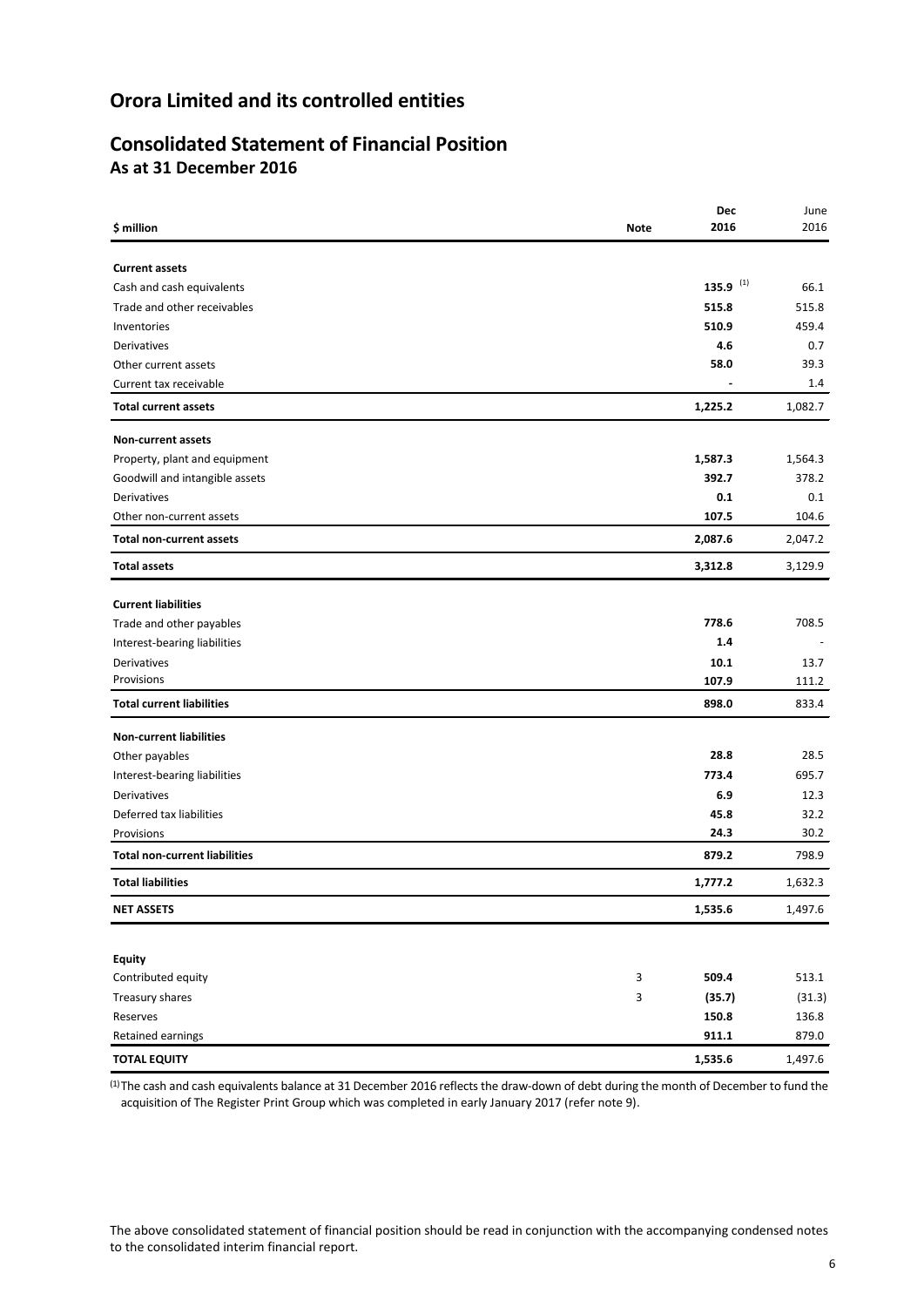### **Consolidated Statement of Changes in Equity For the six months ended 31 December 2016**

|                                                           |             | <b>Attributable to owners of Orora Limited</b> |                          |                      |                 |
|-----------------------------------------------------------|-------------|------------------------------------------------|--------------------------|----------------------|-----------------|
| \$ million                                                | <b>Note</b> | Contributed<br>equity                          | <b>Reserves</b>          | Retained<br>earnings | Total<br>equity |
| Balance at 1 July 2016                                    |             | 481.8                                          | 136.8                    | 879.0                | 1,497.6         |
| Net profit for the financial period                       |             |                                                |                          | 92.1                 | 92.1            |
| Other comprehensive income/(loss):                        |             |                                                |                          |                      |                 |
| Unrealised gains on cash flow hedges                      |             |                                                | 3.7                      |                      | 3.7             |
| Realised losses transferred to profit or loss             |             |                                                | 8.1                      |                      | 8.1             |
| Realised losses transferred to non-financial assets       |             |                                                | 0.9                      |                      | 0.9             |
| Exchange differences on translation of foreign operations |             |                                                | 6.4                      |                      | 6.4             |
| Deferred tax                                              |             |                                                | (3.8)                    |                      | (3.8)           |
| Total other comprehensive income                          |             |                                                | 15.3                     | $\blacksquare$       | 15.3            |
| Transactions with owners in their capacity as owners:     |             |                                                |                          |                      |                 |
| Proceeds received from employees on exercise of options   | 3           | 6.2                                            |                          |                      | 6.2             |
| Shares granted on business acquisition transaction        | 1, 3        | 2.1                                            |                          |                      | 2.1             |
| Purchase of treasury shares                               | 3           | (22.4)                                         |                          |                      | (22.4)          |
| Dividends paid                                            | 4           | $\overline{a}$                                 |                          | (60.0)               | (60.0)          |
| Settlement of options and performance rights              | 3, 5        | 6.0                                            | (6.0)                    |                      |                 |
| Share-based payment expense                               | 5           |                                                | 4.7                      |                      | 4.7             |
| <b>Balance at 31 December 2016</b>                        |             | 473.7                                          | 150.8                    | 911.1                | 1,535.6         |
|                                                           |             |                                                |                          |                      |                 |
| Balance at 1 July 2015                                    |             | 502.7                                          | 127.2                    | 812.1                | 1,442.0         |
| Net profit for the financial period                       |             |                                                |                          | 87.9                 | 87.9            |
| Other comprehensive income/(loss):                        |             |                                                |                          |                      |                 |
| Unrealised losses on cash flow hedges                     |             |                                                | (6.9)                    |                      | (6.9)           |
| Realised losses/(gains) transferred to profit or loss     |             |                                                | (1.8)                    |                      | (1.8)           |
| Exchange differences on translation of foreign operations |             |                                                | 12.2                     |                      | 12.2            |
| Deferred tax                                              |             |                                                | 2.5                      |                      | 2.5             |
| Total other comprehensive income                          |             |                                                | 6.0                      |                      | 6.0             |
| Transactions with owners in their capacity as owners:     |             |                                                |                          |                      |                 |
| Purchase of treasury shares                               |             | (19.4)                                         |                          |                      | (19.4)          |
| Dividends paid                                            | 4           |                                                | $\overline{\phantom{a}}$ | (48.0)               | (48.0)          |
| Settlement of options and performance rights              |             | 0.4                                            | (0.4)                    |                      |                 |
| Share-based payment expense                               | 5           |                                                | 4.6                      |                      | 4.6             |
| <b>Balance at 31 December 2015</b>                        |             | 483.7                                          | 137.4                    | 852.0                | 1.473.1         |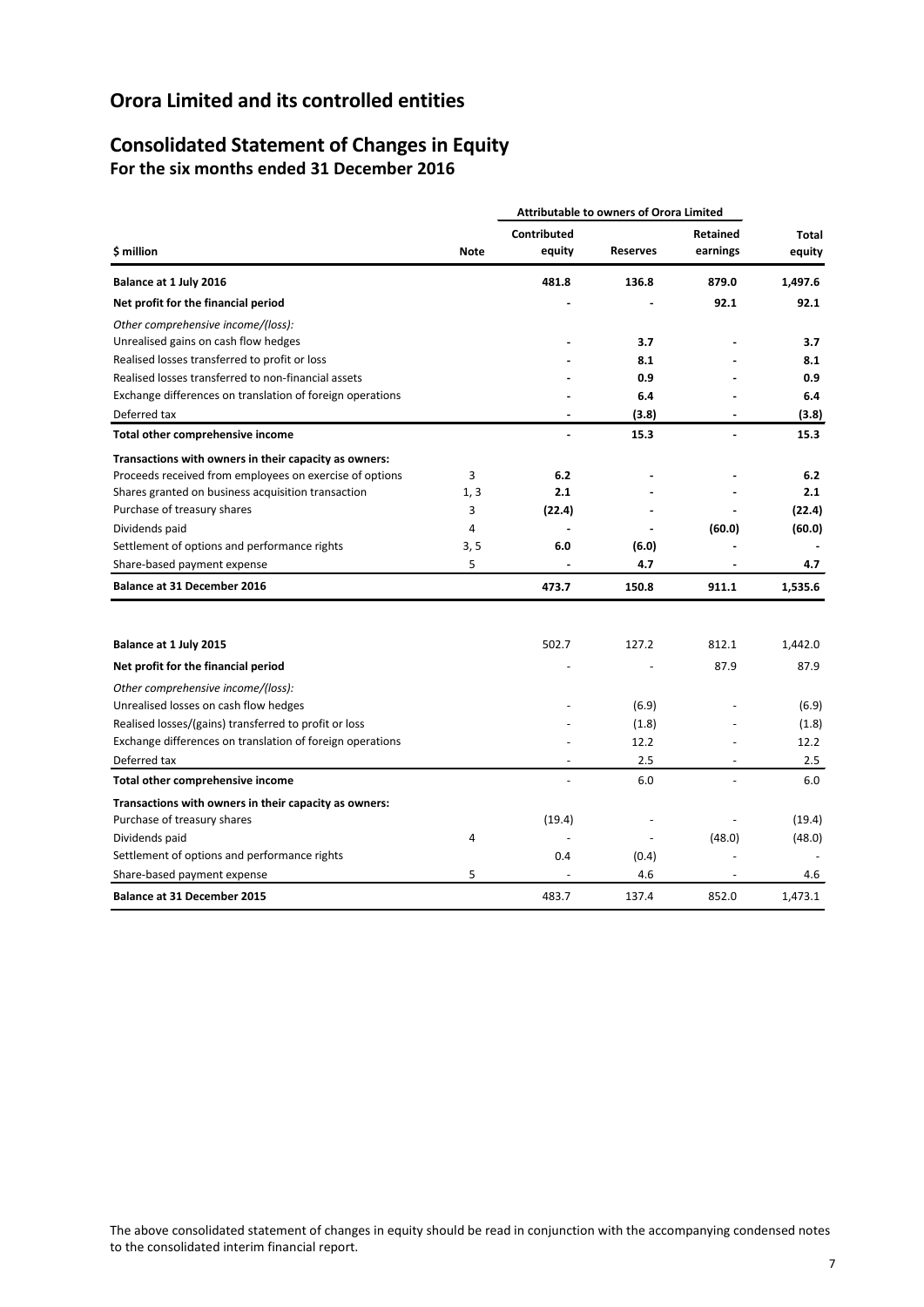# **Consolidated Cash Flow Statement For the six months ended 31 December 2016**

|                                                                                                | Dec              | Dec        |
|------------------------------------------------------------------------------------------------|------------------|------------|
| \$ million                                                                                     | 2016             | 2015       |
| Cash flows from/(used in) operating activities                                                 |                  |            |
| Profit for the financial period                                                                | 92.1             | 87.9       |
| Depreciation                                                                                   | 51.8             | 49.4       |
| Amortisation of intangible assets                                                              | 3.9              | 3.0        |
| Net impairment losses on property, plant and equipment, intangibles, receivables and inventory | 3.7              | 0.3        |
| Net finance costs                                                                              | 18.9             | 20.2       |
| Net gain on disposal of non-current assets                                                     | (6.0)            | (8.4)      |
| Fair value loss/(gain) on financial instruments at fair value through income statement         | (1.3)            | 0.7        |
| Net foreign exchange loss/(gain)                                                               | 1.3              |            |
| Dividends from other entities                                                                  |                  | (0.1)      |
| Share-based payment expense                                                                    | 4.7              | 4.6        |
| Other sundry items                                                                             | 10.0             | 7.3        |
| Income tax expense                                                                             | 38.6             | 37.2       |
| Operating cash inflow before changes in working capital and provisions                         | 217.7            | 202.1      |
| - (Increase)/Decrease in prepayments and other operating assets                                | (17.3)           | (8.4)      |
| - (Decrease)/Increase in provisions                                                            | (11.9)           | 1.1        |
| - (Increase)/Decrease in trade and other receivables                                           | 4.3              | (9.8)      |
| - (Increase)/Decrease in inventories                                                           | (51.9)           | (3.5)      |
| - Increase/(Decrease) in trade and other payables                                              | 53.7             | (22.7)     |
|                                                                                                | 194.6            | 158.8      |
| Dividends received                                                                             |                  | 0.1        |
| Interest received                                                                              | 0.1              | 0.2        |
| Interest and borrowing costs paid                                                              |                  | (14.4)     |
| Income tax paid                                                                                | (17.8)<br>(22.4) | (18.6)     |
| Net cash inflow from operating activities                                                      | 154.5            | 126.1      |
|                                                                                                |                  |            |
| Cash flows from/(used in) investing activities                                                 |                  |            |
| Granting of loans to associated companies and other persons                                    | (0.5)            | (0.5)      |
| Payments for acquisition of controlled entities and businesses, net of cash acquired           | (7.7)            | (16.7)     |
| Payments for property, plant and equipment and intangible assets                               | (75.9)           | (36.0)     |
| Proceeds on disposal of non-current assets                                                     | 15.2             | 20.3       |
| Net cash flows used in investing activities                                                    | (68.9)           | (32.9)     |
|                                                                                                |                  |            |
| Cash flows used in financing activities                                                        |                  |            |
| Proceeds from exercise of employee share options                                               | 6.2              |            |
| Payments for treasury shares                                                                   | (22.4)           | (19.4)     |
| Proceeds from borrowings                                                                       | 697.3            | 1,290.5    |
| Repayment of borrowings                                                                        | (640.5)          | (1, 352.7) |
| Dividends paid and other equity distributions                                                  | (60.0)           | (48.0)     |
| Net cash flows used in financing activities                                                    | (19.4)           | (129.6)    |
|                                                                                                |                  |            |
| Net increase/(decrease) in cash held                                                           | 66.2             | (36.4)     |
| Cash and cash equivalents at the beginning of the financial period                             | 66.1             | 67.3       |
| Effects of exchange rate changes on cash and cash equivalents                                  | 3.6              | 1.3        |
| Cash and cash equivalents at the end of the financial period                                   | 135.9            | 32.2       |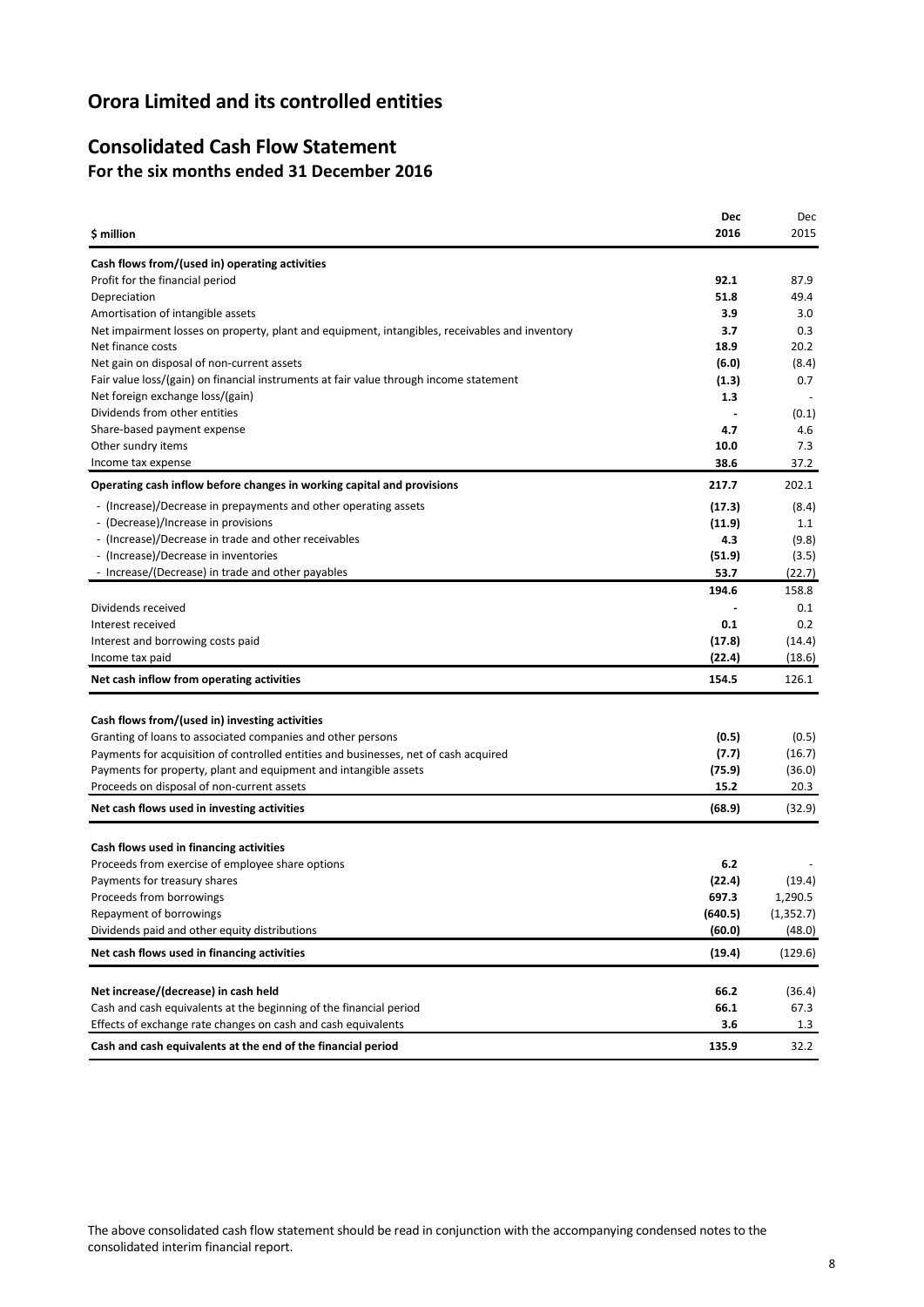# **Condensed Notes to the Consolidated Interim Financial Report For the six months ended 31 December 2016**

### **About this report**

Orora Limited (the Company) is a for-profit entity for the purposes of preparing this financial report and is domiciled in Australia. These condensed consolidated interim financial statements ('interim financial report') as at and for the six months ended 31 December 2016 comprise the Company and its subsidiaries (together referred to as the 'Group'). The Group is primarily involved in the manufacture and supply of packaging products and services to the grocery, fast moving consumer goods and industrial markets.

These interim financial statements for the Group for the six months ended 31 December 2016 were approved by the Company's Board of Directors on 15 February 2017. The Directors have the power to amend and reissue the interim financial report.

The Annual Report of the Group as at and for the year ended 30 June 2016 is available upon request from the Company's registered office at 109 Burwood Road, Hawthorn 3122, Victoria, Australia or a[t www.ororagroup.com.](http://www.ororagroup.com/)

This interim financial report:

- has been prepared in accordance with the requirements of Accounting Standard AASB 134 *Interim Financial Reporting* (AASB 134) and the *Corporations Act 2001;*
- does not include all of the information required for a full financial report, and should be read in conjunction with the Annual Report of the Group as at and for the year ended 30 June 2016 and any public announcements made by Orora Limited and its controlled entities during the half year in accordance with continuous disclosure obligations arising under the *Corporations Act 2001*;
- has been prepared under historical cost basis except for financial instruments which have been measured at fair value. Non-derivative financial instruments are measured at fair through the income statement;
- is presented in Australian dollars with values rounded to the nearest \$100,000 unless otherwise stated, in accordance with the ASIC Corporations (Rounding in Financial/Directors' Reports) Instrument 2016/191;
- presents reclassified comparative information where required for consistency with the current period presentation;
- adopts all new and amended Accounting Standards and Interpretations issued by the AASB that are relevant to the operations of the Group and effective for reporting periods beginning on or after 1 July 2016;
- does not early adopt any Accounting Standards and Interpretations that have been issued or amended but are not yet effective, with the exception of AASB 9 *Financial Instruments (*December 2014), which was adopted on 1 July 2015; and
- has applied the Group accounting policies consistently to all periods presented.

#### **Key judgements and estimates**

The preparation of the financial statements requires management to exercise judgement in applying the Group's accounting policies. It also requires the use of estimates and assumptions that affect the reported amounts of assets, liabilities, income and expenses.

The judgement, estimates and assumptions applied in the interim financial statements, including the key sources of estimation uncertainty are the same as those applied in the Group's last Annual Report for the year ended 30 June 2016.

#### **New and amended accounting standards and interpretations**

All new and amended Australian Accounting Standards and Interpretations mandatory as at 1 July 2016 to the Group have been adopted, including:

- AASB 2014-4 *Amendments to Australian Accounting Standards - Clarification of Acceptable Methods of Depreciation and Amortisation (AASB 116 and AASB 138)*
- AASB 2015 1 *Amendments to Australian Accounting Standards - Annual Improvements to Australian Accounting Standards 2012-2014 Cycle [AASB 1, AASB 2, AASB 3, AASB 5, AASB 7, AASB 11, AASB 110, AASB 119, AASB 121, AASB 133, AASB 134, AASB 137 & AASB 140]*
- AASB 2015-2 *Amendments to Australian Accounting Standards - Disclosure Initiative: Amendments to AASB 101 [AASB 7, AASB 101, AASB 134 & AASB 1049]*

The adoption of the amending standards has not resulted in a change to the financial performance or position of the Group. However, it has resulted in some changes to the Group's presentation of, or disclosure in, this interim financial report.

Early adoption of AASB 9 Financial Instruments (Dec 2014) The Group early adopted and applied all the requirements of AASB 9 (Dec 2014) including consequential amended to other standards, from 1 July 2015.

The adoption of AASB 9 (Dec 2014) impacts the Group as follows:

#### *Classification and measurement*

The Group classifies its financial assets and liabilities as subsequently measured at amortised cost or fair value in accordance with AASB 9 (Dec 2014). The principal impact on the Group's financial assets at 1 July 2015 is the reclassification of cash and cash equivalents and trade and other receivables from 'loans and other receivables' under AASB 139 to 'financial assets at amortised cost' under AASB 9 (Dec 2014).

There were no material changes in the measurement of the Group's financial asset and financial liabilities as a result of the change in classification.

#### *Hedging*

AASB 9 (Dec 2014) introduced a new hedge accounting model to simplify hedge accounting outcomes and more closely align hedge accounting with risk management objectives. This has resulted in the following key changes to Orora's hedge accounting:

- the intrinsic value of an option can now be designated as the hedging instrument, with the change in time value recognised in other comprehensive income rather than in profit and loss. The amount recognised in other comprehensive income is then recycled to profit or loss either over the period of the hedge, if the hedge is timerelated, or when the hedged transaction affects profit or loss, if the hedge is transaction related;
- effectiveness measurement testing will only be performed on a prospective basis with no defined numerical range of effectiveness applied in the testing.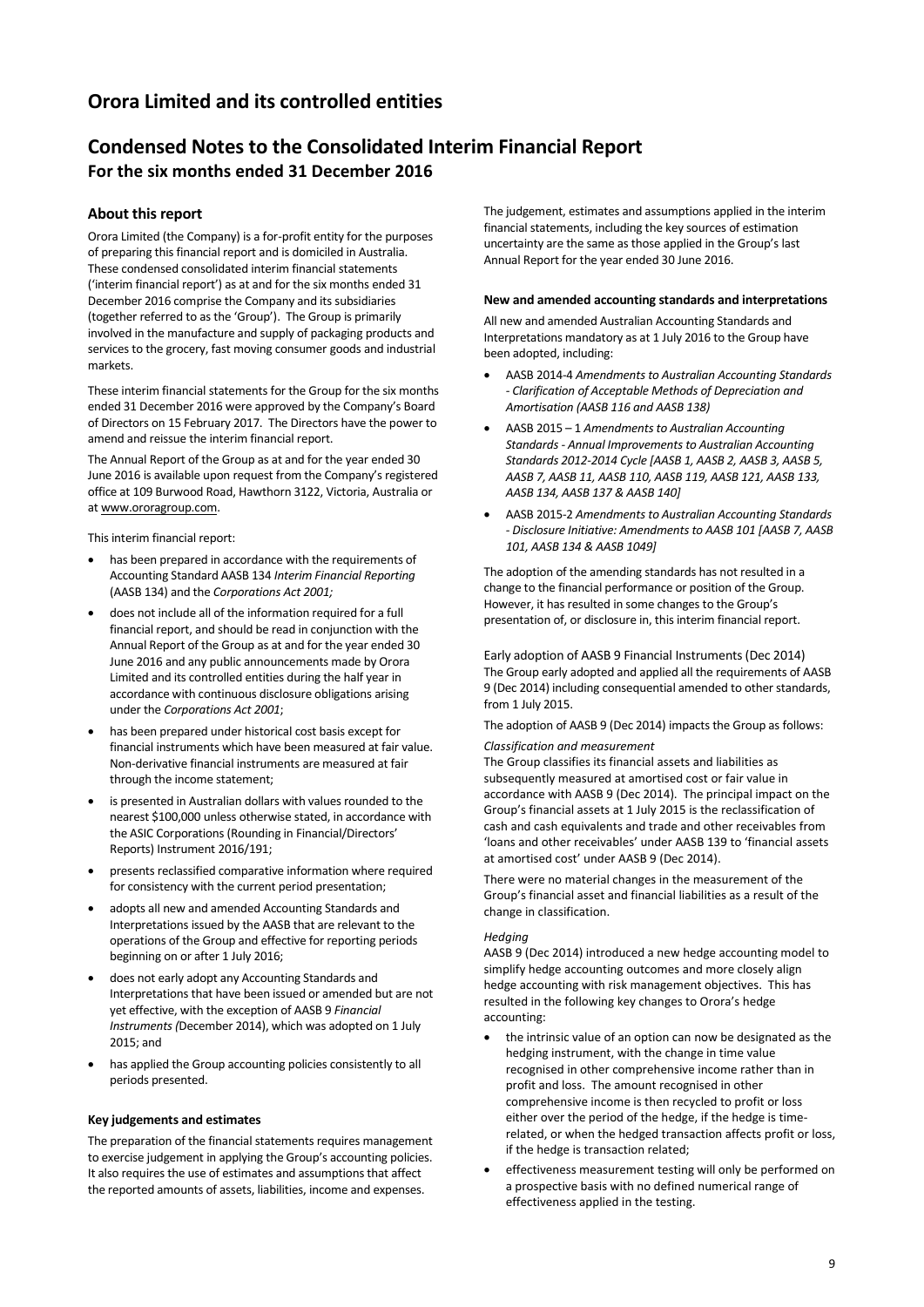# **Condensed Notes to the Consolidated Interim Financial Report For the six months ended 31 December 2016**

Early adoption of AASB 9 Financial Instruments (Dec 2014) (continued)

Upon adoption of AASB 9 (Dec 2014), on 1 July 2015, there was a continuation of the existing hedge relationships. As a result, there was no material impact on the income statement, the statement of comprehensive income, balance sheet or statement of changes in equity.

Issued but not yet effective

The following new or amended accounting standards issued by the AASB are relevant to current operations and may impact the Group in the period of initial application. They are available for early adoption but have not been applied in preparing this financial report.

### **AASB 15** *Revenue from Contracts with Customers*

AASB 15 replaces existing revenue recognition guidance, including AASB 118 *Revenue,* AASB 111 *Construction Contracts*, Interpretation 13 *Customer Loyalty Programmes*, Interpretation 15 *Agreements for the Construction of Real Estate,* Interpretation 18 *Transfers of Assets from Customers* and Interpretation 131 *Revenue – Barter Transactions Involving Advertising Services.*  The new standard is based on the principle that revenue is recognised when control of a good or service transfers to a customer. The notion of control under AASB 15 replaces the existing notion of risks and rewards under the current accounting standards. The standard is applicable from 1 January 2018 with early adoption permitted.

The Group is currently assessing the potential impact of the new standard upon the Group's revenue recognition policy and at this stage are unable to estimate the financial impact on adopting the standard. The standard is not however expected to have a material impact upon the financial results of the Group.

#### **AASB 16** *Leases*

AASB 16 replaces the current dual operating/finance lease accounting model for lessees under AASB 117 *Leases* and the guidance contained in Interpretation 4 *Determining whether an Arrangement contains a Lease*.

The new standard introduces a single, on-balance sheet accounting model, similar to the current finance lease accounting. Under the new standard Orora will be required to recognise a 'right-of-use' asset and a lease liability for all identified leased assets. The current operating lease expense will be replaced with a depreciation and finance charge. The standard is applicable from 1 January 2019 with early adoption permitted with some targeted relief from the application of the lease accounting model where a lease is for a term of 12 months or less and for low value items.

The Group is currently assessing the impact of the new standard upon the income statement and balance sheet.

### **AASB 2016-5** *Amendments to Australian Accounting Standards – Classification and Measurement of Share-based Payment Transactions*

AASB 2016-5 amends the accounting for cash-settled sharebased payments and equity-settled awards that include a 'net settlement' feature in respect of withholding taxes.

The amendment clarifies that the fair value of a cash-settled award is determined on a basis consistent with that used for equity-settled awards with any modification to a cash-settled award reflected immediately in the measurement of fair value. Any incremental value added to an equity-settled award is to be recognised over the remaining vesting period, any reduction in value is ignored.

In respect of net settlement features relating to withholdings taxes the amendments require the entity to disclose an estimate of the amount that it expects to pay to the tax authority in respect of the withholding tax obligations.

The amendments are applicable from 1 January 2018, with early adoption permitted. At the date of this report the assessment of the amendments made to AASB 2 by AASB 2016-5 indicate that there will be no impact upon the financial performance or position of Orora. The Group has not granted any cashsettlement arrangements nor are there any net settlement features relating to tax obligations. All current awards are accounted for as equity settled share based payments.

### **1. Business acquisition – IntegraColor LLC**

On 1 March 2016, the Group acquired 100% of the issued share capital of IntegraColor LLC (IntegraColor), a provider of point-ofpurchase retail display solutions and other visual communication services for customers across consumer (food and beverage), healthcare/education and horticulture industries. The operations are based in Dallas, Texas and service customers across North America. The results of IntegraColor are included in the North America segment from the date of acquisition.

As at 31 December 2016, the accounting for the IntegraColor acquisition has been provisionally determined as the post-close adjustment process remains in progress. Management is continuing to assess the fair value of the opening balance sheet which may result in adjustments to the fair value attributable to the net assets acquired as reported below.

#### Purchase consideration

**\$ million**

| Initial cash consideration paid      | 91.2  |
|--------------------------------------|-------|
| Cash paid for completion adjustments | 6.9   |
| Deferred consideration               |       |
| Cash settled                         | 7.1   |
| Equity settled                       | 2.1   |
| <b>Total purchase consideration</b>  | 107.3 |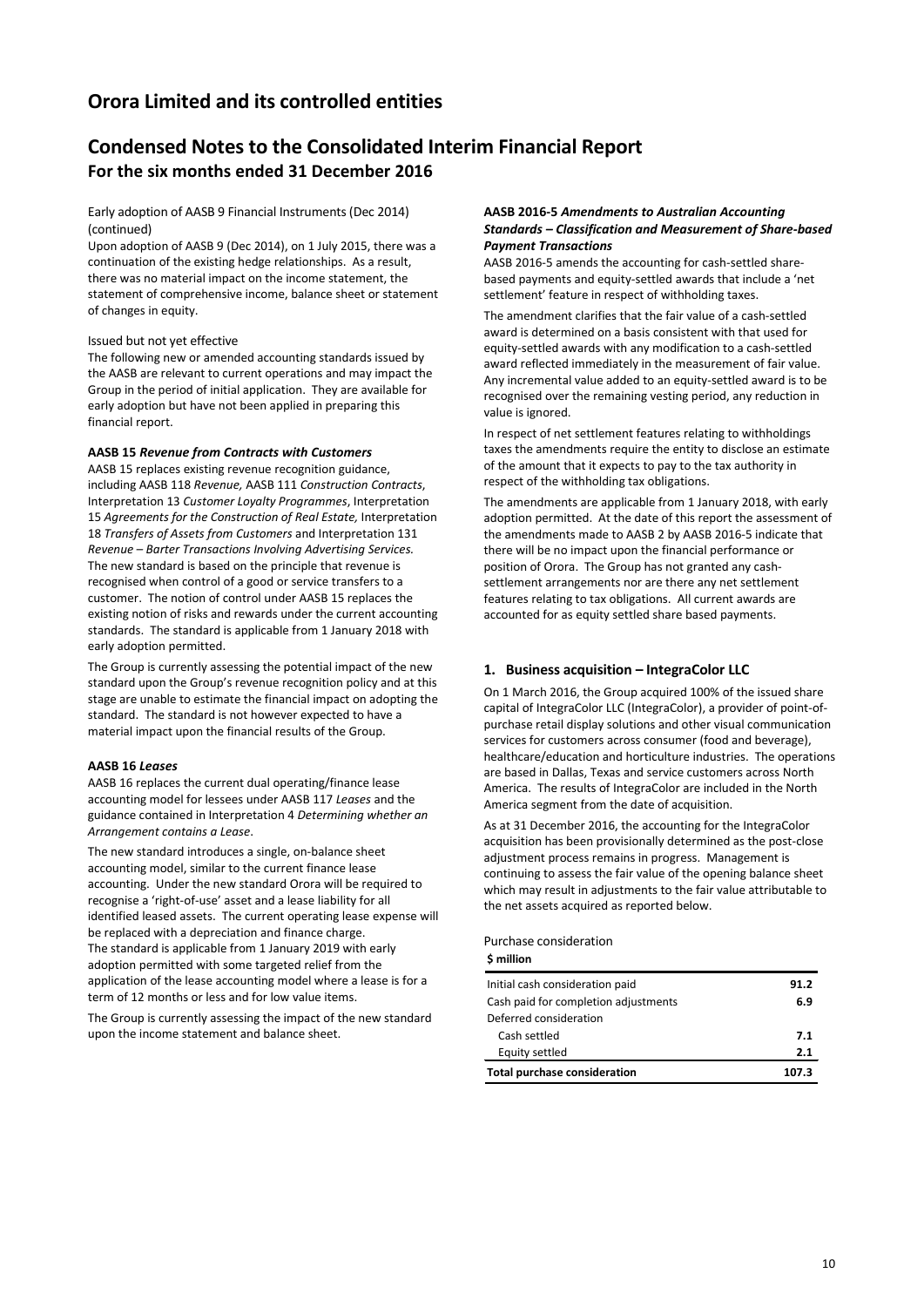### **Condensed Notes to the Consolidated Interim Financial Report For the six months ended 31 December 2016**

### **1. Business acquisition – IntegraColor LLC (continued)**

Deferred consideration

The deferred consideration payable includes a \$7.1 million cash payment and \$2.1 million equity settled portion. The cash settled amount attracts interest at 1.5% per annum and is payable in two instalments, the first instalment of \$4.6 million is payable March 2017, whilst the second instalment of \$2.5 million is payable in September 2017. In respect of the equity settled portion of the deferred consideration, the vendor will be entitled to receive 863,445 ordinary shares in Orora Limited in September 2017.

Fair value of net assets acquired and goodwill

| S million                                      | Fair value |
|------------------------------------------------|------------|
| Cash and cash equivalents                      | 2.8        |
| Trade and other receivables                    | 25.1       |
| Inventories                                    | 12.1       |
| Property, plant and equipment                  | 16.3       |
| Deferred tax assets                            | 5.0        |
| Intangible assets                              | 7.7        |
| Trade and other payables                       | (13.2)     |
| Provisions                                     | (1.1)      |
| Other liabilities                              | (3.5)      |
| Fair value of net identifiable assets acquired | 51.2       |
| Add goodwill                                   | 56.1       |
| Fair value of net assets acquired              | 107.3      |

#### **Goodwill**

The acquired goodwill is mainly attributable to the synergies expected to be achieved from integrating IntegraColor into the Group's existing North American business and the skills and talent of IntegraColor's workforce.

#### **Acquired trade receivables**

The fair value of the acquired receivables is \$22.6 million. The gross contractual amount for trade receivables due is \$22.8 million, of which \$0.2 million is expected to be uncollectable.

Purchase consideration and acquisition-related costs During the period from acquisition date to 30 June 2016 the Group reported the following cash flows:

**\$ million**

| Cash consideration paid | 98.1  |
|-------------------------|-------|
| Less: cash acquired     | (2.8) |
| Outflow of cash         | 95.3  |

In the six months to 31 December 2016 no cash payments relating to the purchase consideration due nor any acquisitionrelated costs were paid (June 2016: \$1.4 million acquisition costs were recognised in general and administrative expenses).

#### **2. Segment information**

Understanding the segment results

The Group's operating segments are organised and managed according to their geographical location. Each segment represents a strategic business that offers different products and operates in different industries and markets. The Corporate

Executive Team (the chief operating decision-makers) monitors the operating results of the business separately for the purpose of making decisions about resource allocation and performance assessment.

Segment performance is evaluated based on earnings before interest and related income tax expense (EBIT). This measure excludes the effects of individually significant non-recurring gains/losses whilst including items directly attributable to the segment as well as those that can be allocated on a reasonable basis.

Interest income and expenditure and other finance costs are not allocated to the segments, as this type of activity is managed on a Group basis. Transfer prices between segments are priced on an 'arms-length' basis, in a manner similar to transactions with third parties, and are eliminated on consolidation.

The following summary describes the operations of each reportable segment.

#### **Orora Australasia**

This segment focuses on the manufacture of fibre and beverage packaging products within Australia and New Zealand. The products manufactured by this segment include glass bottles, beverage cans, wine closures, corrugated boxes, cartons and sacks, and the manufacture of recycled paper.

### **Orora North America**

This segment, predominantly located in North America, purchases, warehouses, sells and delivers a wide range of packaging, other related materials. The business also includes integrated corrugated sheet and box manufacturing and equipment sales capabilities and the recently acquired point-of-purchase retail display solutions and other visual communication services provided by the IntegraColor business (refer note 1).

#### **Other**

This segment includes the corporate function of the Group.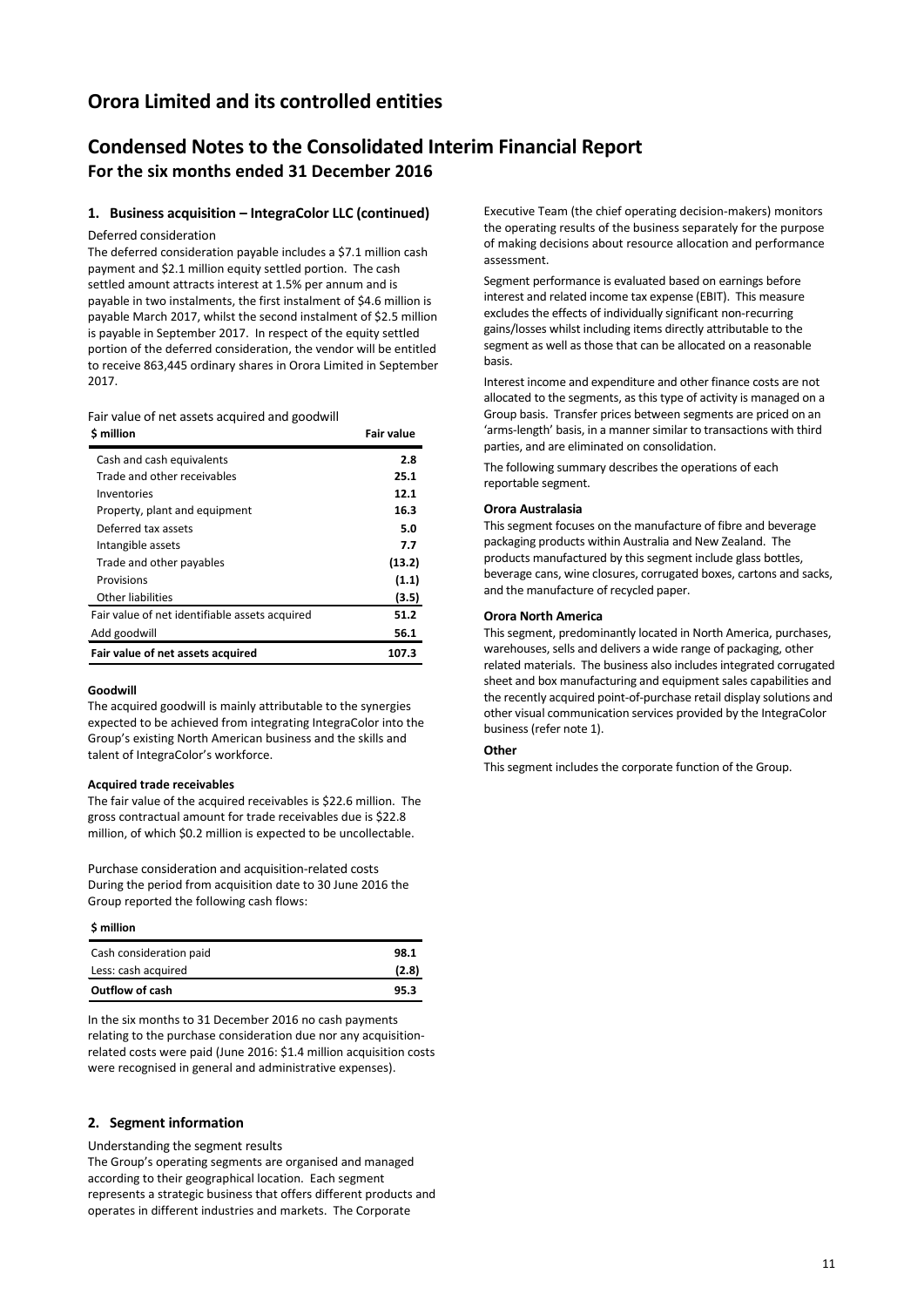### **Condensed Notes to the Consolidated Interim Financial Report**

**For the six months ended 31 December 2016**

### **2. Segment Information (continued)**

The following segment information was provided to the Corporate Executive Team for the reportable segments for the half year ended 31 December 2016 and 31 December 2015:

|                                                                                         | Australasia |         | <b>North America</b> |       | Other          |              | <b>Total Reported</b> |         |
|-----------------------------------------------------------------------------------------|-------------|---------|----------------------|-------|----------------|--------------|-----------------------|---------|
| \$ million                                                                              | 2016        | 2015    | $2016^{(1)}$         | 2015  | 2016           | $2015^{(2)}$ | 2016                  | 2015    |
| <b>Reportable segment revenue</b>                                                       |             |         |                      |       |                |              |                       |         |
| Revenue from external customers                                                         | 993.0       | 992.8   | 982.4                | 905.7 |                | ٠            | 1,975.4               | 1,898.5 |
| Inter-segment revenue                                                                   | 19.2        | 18.3    |                      |       |                | ٠            | 19.2                  | 18.3    |
| Total reportable segment revenue                                                        | 1,012.2     | 1,011.1 | 982.4                | 905.7 | $\overline{a}$ | ٠            | 1,994.6               | 1,916.8 |
| Reconciliation to total revenue                                                         |             |         |                      |       |                |              |                       |         |
| Elimination of inter-segment revenue                                                    |             |         |                      |       |                |              | (19.2)                | (18.3)  |
| Other income                                                                            |             |         |                      |       |                |              | 14.8                  | 18.9    |
| Finance income                                                                          |             |         |                      |       |                |              | 0.1                   | 0.2     |
| Consolidated revenue and other income                                                   |             |         |                      |       |                |              | 1,990.3               | 1,917.6 |
| <b>Reportable segment earnings</b>                                                      |             |         |                      |       |                |              |                       |         |
| Earnings before interest, tax, depreciation and amortisation                            | 152.1       | 147.8   | 65.1                 | 53.6  | (11.9)         | (3.7)        | 205.3                 | 197.7   |
| Depreciation and amortisation                                                           | (43.1)      | (42.3)  | (10.0)               | (7.6) | (2.6)          | (2.5)        | (55.7)                | (52.4)  |
| Earnings before interest and tax                                                        | 109.0       | 105.5   | 55.1                 | 46.0  | (14.5)         | (6.2)        | 149.6                 | 145.3   |
| Reconciliation to profit/(loss)                                                         |             |         |                      |       |                |              |                       |         |
| Finance income                                                                          |             |         |                      |       |                |              | 0.1                   | 0.2     |
| Finance expense                                                                         |             |         |                      |       |                |              | (19.0)                | (20.4)  |
| Consolidated profit before income tax expense                                           |             |         |                      |       |                |              | 130.7                 | 125.1   |
| Operating free cash flow <sup>(3)</sup>                                                 | 129.6       | 109.9   | 30.6                 | 24.9  | (3.5)          | 9.8          | 156.7                 | 144.6   |
| Reconciliation to cash flow from operating activities                                   |             |         |                      |       |                |              |                       |         |
| Add back investing cash outflow activities included in segment operating free cash flow |             |         |                      |       |                |              | 37.9                  | 14.3    |
| Less operating cash outflow activities excluded from segment operating free cash flow   |             |         |                      |       |                |              | (40.1)                | (32.8)  |
| Net cash flow from operating activities                                                 |             |         |                      |       |                |              | 154.5                 | 126.1   |

(1) For the period to 31 December 2016 the North America segment includes the results of the recently acquired IntegraColor business (refer note 1).

<sup>(2)</sup> The Other segment information for the six month period to 31 December 2015, includes the financial impact of the sale of the former cartonboard mill site in Petrie, Queensland, Australia to Moreton Bay Regional Counc 2015. As a result, the earnings for the segment includes a profit on sale of \$8.4 million, whilst the operating free cash flow includes a \$20.0 million cash inflow being the proceeds received on the exchange of contracts.

(3) Operating free cash flow represents the cash flow generated from Orora's operating and investing activities, before interest, tax and dividends.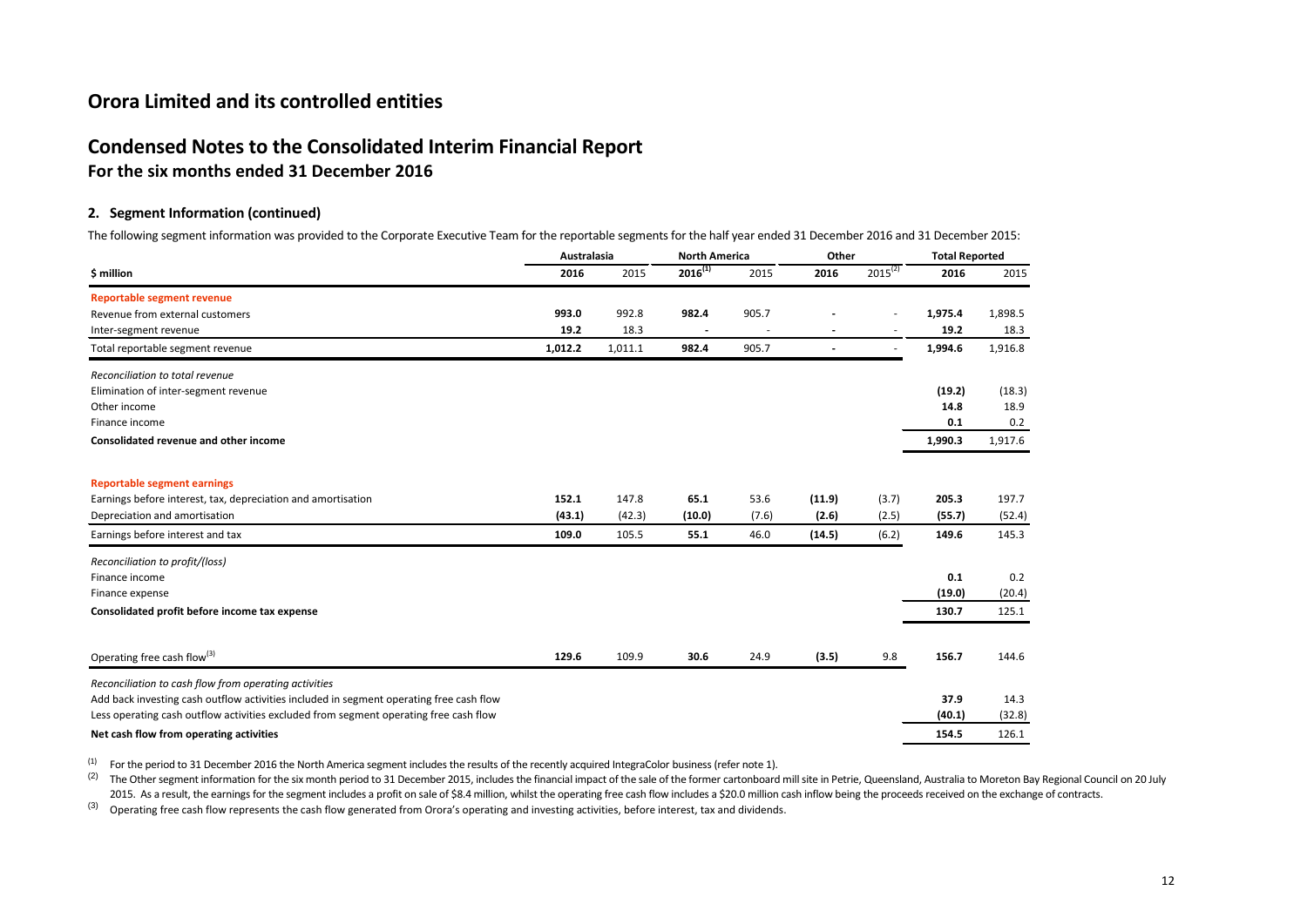### **Condensed Notes to the Consolidated Interim Financial Report For the six months ended 31 December 2016**

### **3. Contributed equity**

| \$ million                                                                                                               | <b>Dec 2016</b> | June 2016 |
|--------------------------------------------------------------------------------------------------------------------------|-----------------|-----------|
| Issued and fully paid ordinary shares: (1)<br>1,206,684,923 ordinary shares with no par value (June 2016: 1,206,684,923) | 509.4           | 513.1     |
| Treasury shares: <sup>(2)</sup><br>13,689,855 ordinary shares with no par value (June 2016: 15,179,750)                  | (35.7)          | (31.3)    |
| <b>Total contributed equity</b>                                                                                          | 473.7           | 481.8     |

<sup>(1)</sup> All issued shares are fully paid, all shares rank equally with regards to the Company's residual assets. Ordinary shares entitle the holder to participate in dividends as declared from time to time and are entitled to one vote per share at meetings of the Company.

<sup>(2)</sup> Treasury shares are shares in the Company that are held by the Orora Employee Share Trust for the purpose of issuing shares to employees under the Group's Employee Share Plans.

|                                                                  |             | Six months<br>31 December 2016 |            | Twelve months<br>30 June 2016 |            |
|------------------------------------------------------------------|-------------|--------------------------------|------------|-------------------------------|------------|
|                                                                  | <b>Note</b> | No. '000                       | \$ million | No. '000                      | \$ million |
| Reconciliation of fully paid ordinary share                      |             |                                |            |                               |            |
| Balance at beginning of period                                   |             | 1,206,685                      | 513.1      | 1,206,685                     | 513.8      |
| Restriction lifted on shares issued under the CEO Grant          | 5           |                                | 0.6        |                               | 0.4        |
| Shares granted in business acquisition transaction               | 1, 5        | 863                            | 2.1        |                               |            |
| Exercise of vested grants under Employee Share Plans             | 5           | 8.396                          | 11.6       |                               |            |
| Treasury Shares used to satisfy exercise of Employee Share Plans |             | (8,396)                        | (16.6)     |                               |            |
| Treasury Shares used to satisfy issue of CEO Grant               |             | (863)                          | (1.4)      | $\overline{\phantom{a}}$      | (1.1)      |
| <b>Balance at end of period</b>                                  |             | 1,206,685                      | 509.4      | 1,206,685                     | 513.1      |

|                                                                                                    |             | Six months<br>31 December 2016 |            | Twelve months<br>30 June 2016 |            |
|----------------------------------------------------------------------------------------------------|-------------|--------------------------------|------------|-------------------------------|------------|
|                                                                                                    | <b>Note</b> | No. '000                       | \$ million | No. '000                      | \$ million |
| <b>Reconciliation of treasury shares</b>                                                           |             |                                |            |                               |            |
| Balance at beginning of period                                                                     |             | 15,180                         | 31.3       | 6,461                         | 11.1       |
| Acquisition of shares by the Orora Employee Share Trust                                            |             | 7.770                          | 22.4       | 9,427                         | 21.3       |
| Allocation of treasury shares to satisfy issue of CEO Grant                                        | 5           |                                |            | (708)                         | (1.1)      |
| Allocation of treasury shares to satisfy granting of equity in business<br>acquisition transaction | 5           | (863)                          | (1.4)      |                               |            |
| Treasury shares used to satisfy exercise of rights under Employee<br><b>Share Plans</b>            | 5           | (8,396)                        | (16.6)     |                               |            |
| <b>Balance at end of period</b>                                                                    |             | 13,691                         | 35.7       | 15.180                        | 31.3       |

Orora Employee Share Trust

The Group holds shares in itself as a result of shares purchased by the Orora Employee Share Trust (the 'Trust'). The Trust was established to manage and administer the Company's responsibilities under the Group's Employee Share Plans through acquiring, holding and transferring of shares in the Company to participating employees. In respect of these transactions, at any point in time the Trust may hold 'allocated' and 'unallocated' shares.

Allocated shares represent those shares that have been purchased and awarded to employees under the CEO Grant. These shares are restricted in that the employee is unable to dispose of the shares for a period of up to five years (or otherwise determined by the Board). The Trust holds these shares on behalf of the employee until the restriction period is lifted at which time the Trust releases the shares to the employee. As the CEO Grant shares are allocated they are treated as ordinary shares.

Unallocated shares represent those shares that have been purchased by the Trust on-market to satisfy the potential future vesting of awards granted under the Group's Employee Share Plans, other than the CEO Grant. As the shares are unallocated they are identified and accounted for as treasury shares.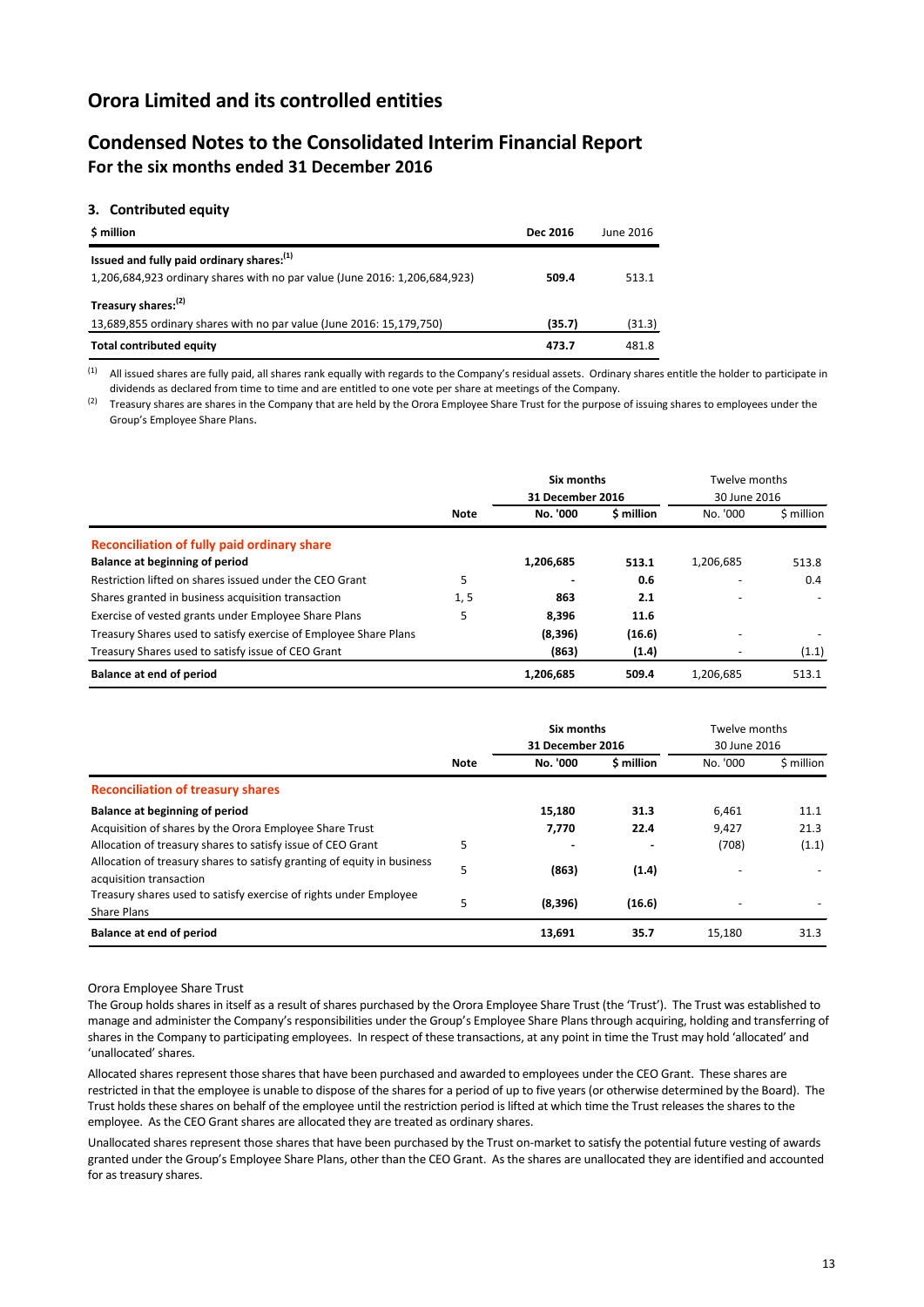### **Condensed Notes to the Consolidated Interim Financial Report For the six months ended 31 December 2016**

### **4. Dividends**

|                                                                                             | Cents per<br>share | Total<br>\$ million |
|---------------------------------------------------------------------------------------------|--------------------|---------------------|
| Declared and paid during the period                                                         |                    |                     |
| Six months ended 31 December 2016<br>Final dividend for 2016 (30% franked)                  | 5.0                | 60.0                |
| Six months ended 31 December 2015<br>Final dividend for 2015 (30% franked)                  | 4.0                | 48.0                |
|                                                                                             |                    |                     |
| Proposed and unrecognised at period end <sup>(1)</sup><br>Six months ended 31 December 2016 |                    |                     |
| Interim dividend for 2017 (30% franked)                                                     | 5.0                | 60.0                |
| Six months ended 31 December 2015<br>Interim dividend for 2016 (30% franked)                | 4.5                | 53.6                |

(1) Estimated interim dividend payable, subject to variations in the number of shares up to record date.

Dividend Reinvestment Plan

The Group operates a dividend reinvestment plan which allows eligible shareholders to elect to invest dividends in ordinary shares. All holders of Orora Limited ordinary shares with Australian or New Zealand addresses registered with the share

registry are eligible to participate in the plan. The allocation price for shares is based on the average of the daily volume weighted average price of Orora Limited ordinary shares sold on the Australian Securities Exchange, calculated with reference to a period of not less than ten consecutive trading days as determined by the Directors.

#### Franking Account

Franking credits available to shareholders of the Company at 31 December 2016 are nil at the 30.0% (2016: 30.0%) corporate tax rate after payment of the 2016 final dividend (June 2016: \$5.5 million). The interim dividend for 2017 is 30.0% franked (2016: final and interim dividends 30.0% franked). The Company is of the opinion that sufficient franking credits will arise from tax instalments expected to be paid in the balance of the year ending 30 June 2017.

#### Conduit Foreign Income Account

For Australian tax purposes non-resident shareholder dividends will not be subject to Australian withholding tax to the extent that they are franked or sourced from the parent entity's Conduit Foreign Income Account. For the 2017 interim dividend, 70.0% of the dividend is sourced from the parent entity's Conduit Foreign Income Account (2016: interim and final dividend 70.0%). As a result, 100.0% of the 2017 interim dividend paid to a non-resident will not be subject to Australian withholding tax.

#### **5. Share-based compensation**

The following table details the total movement in share options, performance rights or performance shares issued by the Group:

|                                    |                  |           | Long Term Incentive Plans                                                          |           |             |                        | <b>Short Term Incentive Plan</b> |           |
|------------------------------------|------------------|-----------|------------------------------------------------------------------------------------|-----------|-------------|------------------------|----------------------------------|-----------|
|                                    | <b>CEO Grant</b> |           | <b>Performance Rights and</b><br><b>Performance Shares</b><br><b>Share Options</b> |           |             | <b>Deferred Equity</b> |                                  |           |
|                                    | No.              | $5^{(1)}$ | No.                                                                                | $5^{(1)}$ | No.         | $5^{(1)}$              | No.                              | $5^{(1)}$ |
| Six months to 31 December 2016     |                  |           |                                                                                    |           |             |                        |                                  |           |
| Outstanding at beginning of period | 1,199,190        | 1.78      | 20,751,500                                                                         | 0.33      | 10,263,500  | 1.21                   | 2,238,898                        | 1.96      |
| Granted during the period          | 863,445          | 2.38      | 5,058,500                                                                          | 0.55      | 1,835,500   | 2.05                   | 1,107,411                        | 2.77      |
| Exercised during the period        | (543, 566)       | 1.16      | (5, 156, 075)                                                                      | 0.29      | (2,368,196) | 1.05                   | (871, 708)                       | 1.58      |
| Forfeited during the period        |                  |           | (1, 102, 364)                                                                      | 0.29      | (430, 804)  | 1.05                   | (18, 577)                        | 2.22      |
| Outstanding at end of period       | 1,519,069        | 2.31      | 19,551,561                                                                         | 0.39      | 9,300,000   | 1.42                   | 2,456,024                        | 2.46      |
| Exercisable at end of period       |                  |           | 519,561                                                                            | 0.23      |             |                        |                                  |           |
| Twelve months to 30 June 2016      |                  |           |                                                                                    |           |             |                        |                                  |           |
| Outstanding at beginning of period | 932,132          | 0.97      | 16,035,000                                                                         | 0.30      | 7,909,000   | 1.07                   | 831,228                          | 1.53      |
| Granted during the period          | 708,124          | 2.29      | 4,716,500                                                                          | 0.43      | 2,354,500   | 1.68                   | 1,407,670                        | 2.22      |
| Exercised during the period        | (441,066)        | 0.89      |                                                                                    |           |             |                        |                                  |           |
| Outstanding at end of period       | 1,199,190        | 1.78      | 20,751,500                                                                         | 0.33      | 10,263,500  | 1.21                   | 2,238,898                        | 1.96      |
| Exercisable at end of period       |                  |           |                                                                                    |           |             |                        |                                  |           |

 $(1)$  Weighted average fair value.

During the period the Group recognised a share-based payment expense of \$4.7 million (2015: \$4.6 million) of which \$0.9 million (2015: \$1.1 million) relates to options and \$3.8 million (2015: \$3.5 million) relates to performance rights and other compensation plans.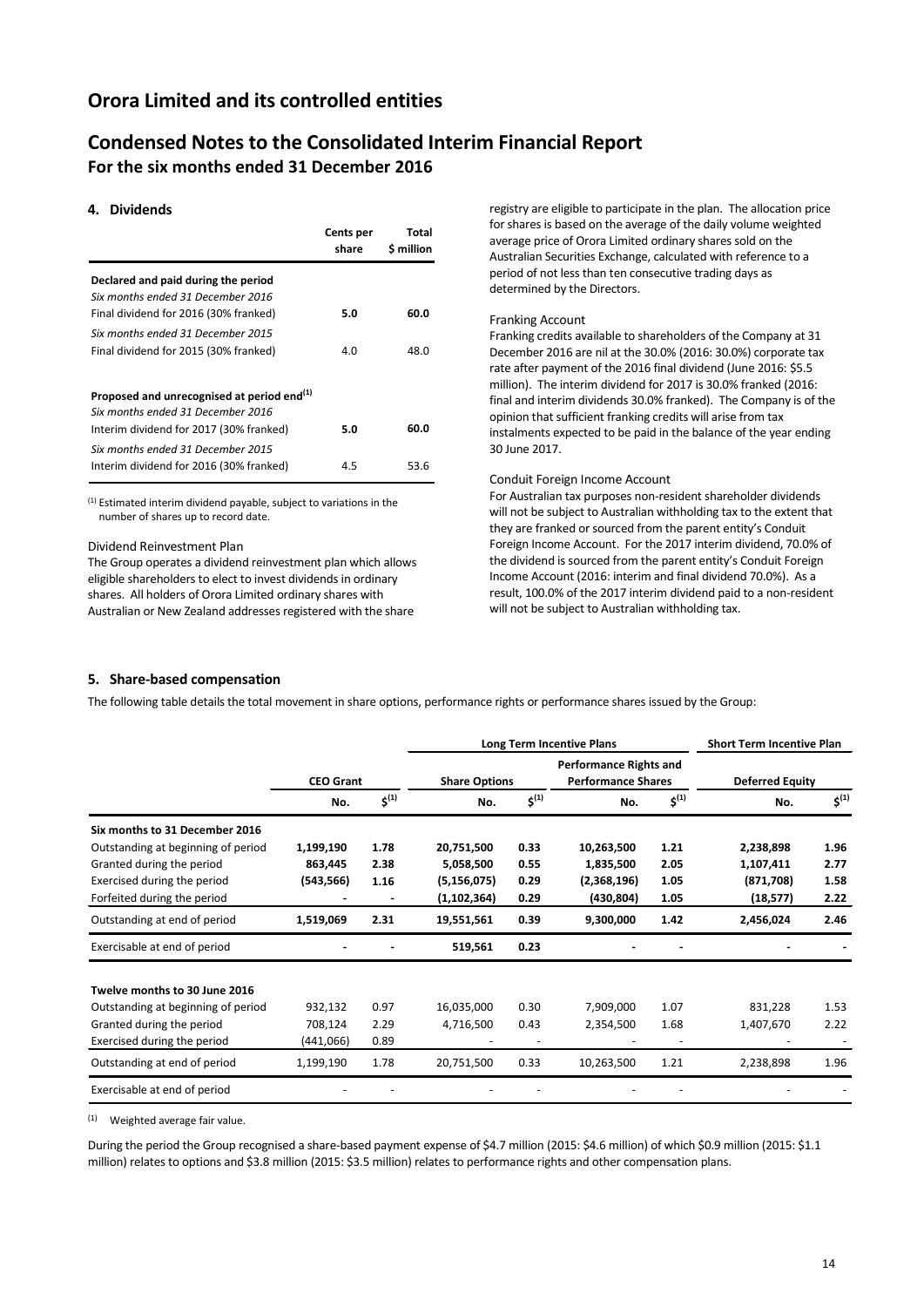# **Condensed Notes to the Consolidated Interim Financial Report For the six months ended 31 December 2016**

### **6. Liquidity risk**

Liquidity risk is the risk that the Group will not be able to meet its financial obligations as they fall due. The Group's financing policy is to fund itself for the long term by using debt instruments with a range of maturities and to ensure access to appropriate short term facilities. Orora Group Treasury aims to maintain flexibility within the funding structure through the use of bank overdrafts and bank loans. Management monitors liquidity risk through maintaining minimum undrawn committed liquidity of at least AUD175.0 million that can be drawn upon at short notice and regularly monitoring rolling forecasts of cash inflows and outflows in relation to the Group's activities. This monitoring includes financial ratios to assess possible future credit ratings and headroom and takes into account the accessibility of cash and cash equivalents.

### Financing arrangements

The committed and uncommitted standby arrangements and unused facilities of the Group are set out below:

|                                 | Dec 2016         |                    | June 2016    |           |             |         |  |
|---------------------------------|------------------|--------------------|--------------|-----------|-------------|---------|--|
| \$ million                      | <b>Committed</b> | <b>Uncommitted</b> | <b>Total</b> | Committed | Uncommitted | Total   |  |
| Financing facilities available: |                  |                    |              |           |             |         |  |
| <b>Bank overdrafts</b>          |                  | 6.4                | 6.4          |           | 6.3         | 6.3     |  |
| US Private placement            | 348.1            |                    | 348.1        | 335.7     |             | 335.7   |  |
| Loan facilities and term debt   | 778.5            | 85.0               | 863.5        | 768.5     | 83.7        | 852.2   |  |
|                                 | 1,126.6          | 91.4               | 1,218.0      | 1,104.2   | 90.0        | 1,194.2 |  |
| Facilities utilised:            |                  |                    |              |           |             |         |  |
| <b>Bank overdrafts</b>          |                  |                    |              |           |             |         |  |
| US Private placement            | 348.1            |                    | 348.1        | 335.7     |             | 335.7   |  |
| Loan facilities and term debt   | 427.3            |                    | 427.3        | 364.0     |             | 364.0   |  |
|                                 | 775.4            | $\overline{a}$     | 775.4        | 699.7     |             | 699.7   |  |
| Facilities not utilised:        |                  |                    |              |           |             |         |  |
| <b>Bank overdrafts</b>          |                  | 6.4                | 6.4          |           | 6.3         | 6.3     |  |
| US Private placement            |                  |                    |              |           |             |         |  |
| Loan facilities and term debt   | 351.2            | 85.0               | 436.2        | 404.5     | 83.7        | 488.2   |  |
|                                 | 351.2            | 91.4               | 442.6        | 404.5     | 90.0        | 494.5   |  |

At 31 December 2016, the Group had access to:

- A \$400.0 million resolving multicurrency facility through a syndicate of domestic and international financial institutions maturing in December 2019. This facility is unsecured and can be extended (June 2016: \$400.0 million maturing December 2019)
- US Private Placement of notes USD250.0 million, of which USD100.0 million matures in July 2023 and USD150.0 million matures in July 2025 (June 2016: USD250.0 million notes, USD100.0 million maturing July 2023 and USD150.0 million maturing July 2025))
- A USD200.0 million five-year USD resolving facility, through a syndicate of domestic and international financial institutions, maturing in April 2021 (June 2016: USD200.0 million, maturing April 2021)
- Two bilateral agreements for \$50.0 million each with separate domestic institutions, maturing in April 2018 (June 2016: two \$50.0 million finance arrangements maturing in April 2018)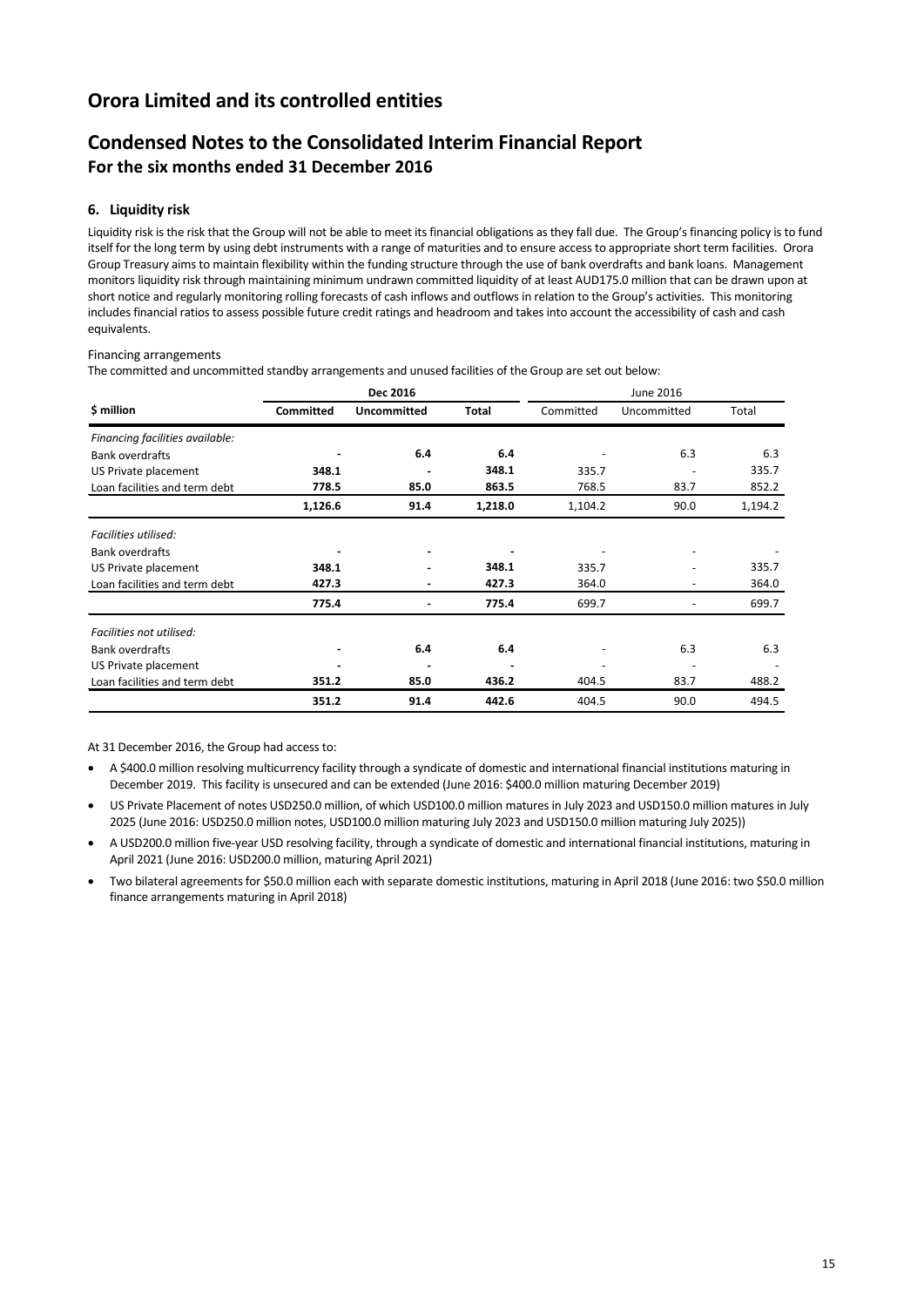# **Condensed Notes to the Consolidated Interim Financial Report For the six months ended 31 December 2016**

### **7. Financial instruments**

Carrying amounts versus fair values

The carrying amounts and fair values of the Group's financial assets and financial liabilities recognised in the financial statements are materially the same, with the exception of the following:

| \$ million                        | Dec 2016 | June 2016 |
|-----------------------------------|----------|-----------|
| <b>US Private Placement Notes</b> |          |           |
| Carrying value                    | 348.1    | 333.8     |
| Fair value                        | 362.2    | 370.5     |

The methods and assumptions used to estimate the fair value of financial instruments are as follows:

### **Cash**

The carrying amount is fair value due to the liquid nature of these assets.

### **Trade and other receivables/payables**

Due to the short-term nature of these financial rights and obligations, their carrying amounts are considered reasonable approximations of their fair values.

### **Other financial assets/liabilities**

The fair value of derivative financial instruments are recognised and measured at fair value in the financial statements. The specific valuation techniques used to value the derivative financial instruments include:

- Fair value of interest rate swaps is calculated as the present value of the estimated future cash flows based on observable yield curves;
- The fair value of forward foreign exchange contracts is determined using forward exchange rates at the balance sheet date; and
- The fair value of the commodity forward contracts is determined using the commodity price at the balance sheet date.

The fair value of loan receivables are calculated using market interest rates.

### **Interest-bearing liabilities**

For interest bearing liabilities fair value is based on discounting expected future cash flows at market rates.

### Valuation of financial instruments

When measuring the fair value of an asset or liability, the Group uses market observable data as far as possible. Fair values are categorised into three levels as prescribed under the accounting standards, with each of these levels indicating the reliability of the inputs used in determining fair value. The levels in the hierarchy are:

Level 1: fair value identified from quoted market price traded in an active market for an identical asset or liability at the end of the reporting period. The quoted market price used for assets is the last bid price;

- Level 2: fair value determined using valuation techniques that maximise the use of observable market data and rely as little as possible on entity-specific estimates. All significant inputs used in the valuation method are observable;
- Level 3: one or more of the significant inputs in determining fair value for the asset or liability is not based on observable market data (unobservable input).

All of the Group's financial instruments carried at fair value were valued using market observable inputs (Level 2). For financial instruments that are carried at fair value on a recurring basis, the Group determines whether transfers have occurred between Levels in the hierarchy by re-assessing categorisation (based on the lowest level input that is significant to the fair value measurement as a whole) at the end of each reporting period.

There were no transfers between level 1 and 2 for recurring fair value measurements during the period. The Group does not hold any Level 3 financial instruments (June 2016: nil).

### **8. Contingent liabilities**

A contingent liability is a liability that is not sufficiently certain to qualify for recognition as a provision where uncertainty may exist regarding the outcome of future events.

Various entities in the Group are party to legal actions which have arisen in the ordinary course of business. The actions are being defended and the Directors are of the opinion that provisions are not required as no material losses are expected to arise.

### **9. Events subsequent to balance date**

### The Register Print Group

In early January the Group announced that the acquisition of The Register Print Group (Register) in Clifton, New Jersey, United States, for USD44.0 million (AUD58.4 million), had been completed, effective 2 January 2017. As part of the acquisition the Group has agreed to reimburse the vendors for recent growth capital investments totalling USD3.0 million.

#### The Garvey Group and Graphic Tech

On 15 February 2017, the Group announced it had signed definitive agreements to acquire The Garvey Group and Graphic Tech for USD54.0 million (approximately AUD71.0 million) as part of growing its North American Point of Purchase (POP) business. As part of this acquisition the Group has also agreed to reimburse the vendors for recent growth capital investments totalling USD5.0 million. The transactions are expected to be completed by the end of March 2017.

Register, The Garvey Group and Graphic Tech are full-service providers of point-of-purchase (POP) retail display solutions to blue-chip retailers and brand owners in the USA. The results of these businesses will be included in the North America segment from the date of acquisition.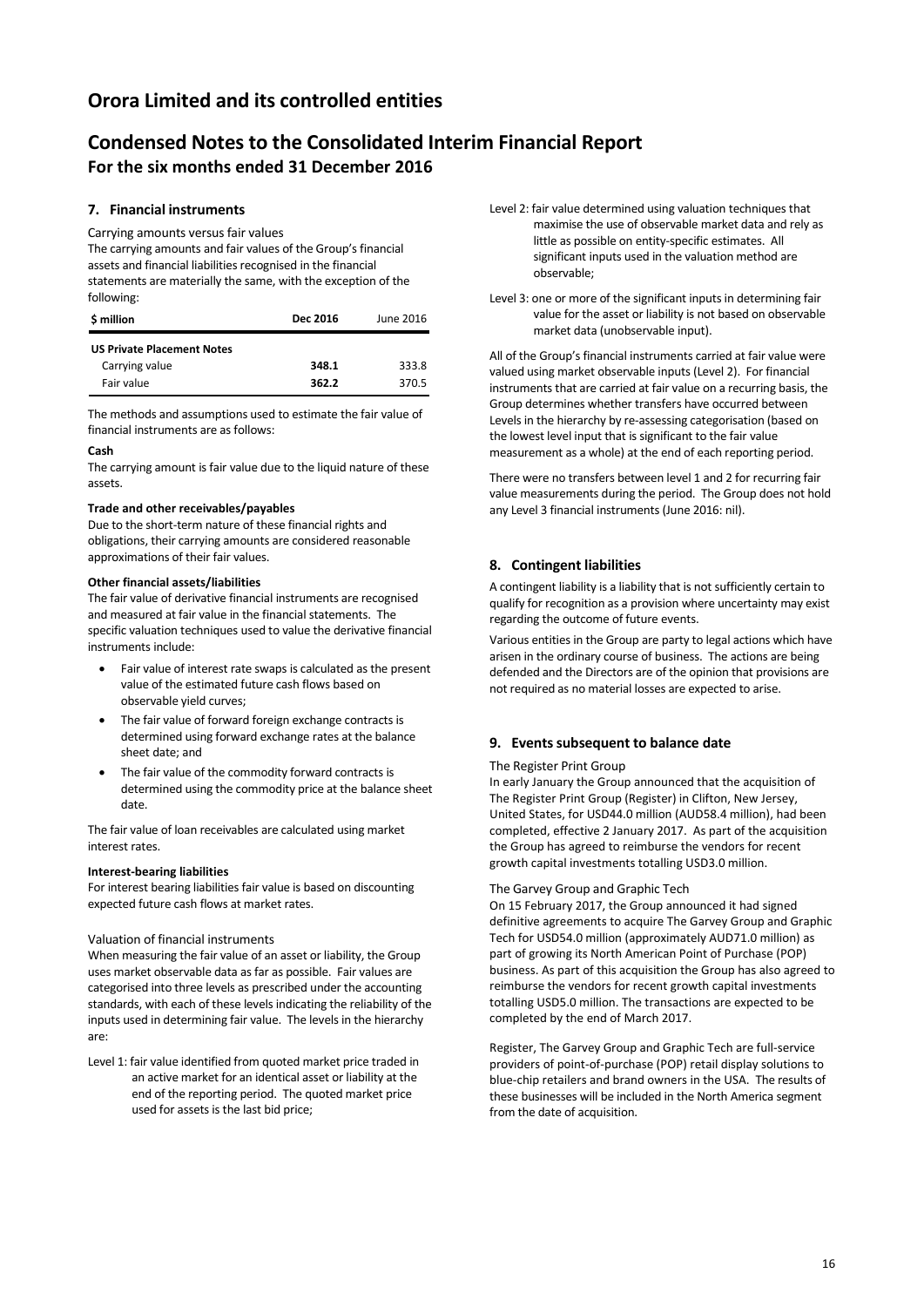# **Directors' Declaration**

For the half year ended 31 December 2016, in the opinion of the Directors of Orora Limited (the 'Company'):

- 1. the financial statements and notes are in accordance with the *Corporations Act 2001* including:
	- a. complying with Australian Accounting Standards, the *Corporations Regulations 2001* and other mandatory professional reporting requirements; and
	- b. giving a true and fair view of the Group's financial position as at 31 December 2016 and its performance for the half year ended on that date; and
- 2. there are reasonable grounds to believe that Orora Limited will be able to pay its debts as and when they become due and payable.

Signed in accordance with a resolution of the Directors, dated at Melbourne, this 15th day of February 2017.

 $C_{\text{1}}$ 

C I Roberts **Chairman**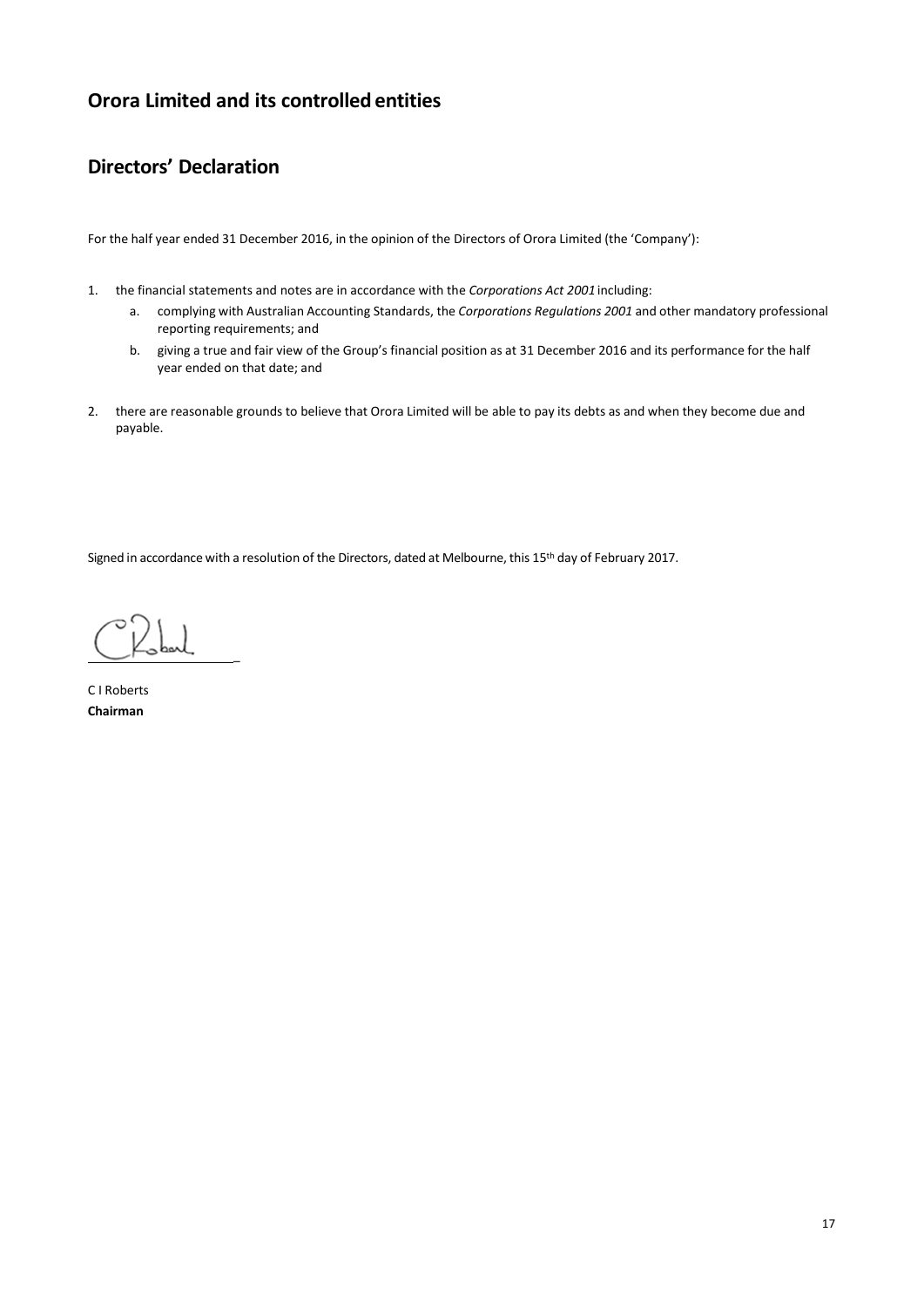

# **Independent auditor's review report to the members of Orora Limited**

# *Report on the Interim Financial Report*

We have reviewed the accompanying interim financial report of Orora Limited (the company), which comprises the consolidated statement of financial position as at 31 December 2016, the consolidated income statement, consolidated statement of comprehensive income, consolidated statement of changes in equity and consolidated cash flow statement for the half-year ended on that date, selected explanatory notes and the directors' declaration for Orora Limited (the consolidated entity). The consolidated entity comprises the company and the entities it controlled during that half-year.

### *Directors' responsibility for the interim financial report*

The directors of the company are responsible for the preparation of the interim financial report that gives a true and fair view in accordance with Australian Accounting Standards (including the Australian Accounting Interpretations) and the *Corporations Act 2001* and for such internal control as the directors determine is necessary to enable the preparation of the interim financial report that is free from material misstatement whether due to fraud or error.

### *Auditor's responsibility*

Our responsibility is to express a conclusion on the interim financial report based on our review. We conducted our review in accordance with Australian Auditing Standard on Review Engagements ASRE 2410 *Review of a Financial Report Performed by the Independent Auditor of the Entity*, in order to state whether, on the basis of the procedures described, we have become aware of any matter that makes us believe that the interim financial report is not in accordance with the *Corporations Act 2001* including giving a true and fair view of the consolidated entity's financial position as at 31 December 2016 and its performance for the half-year ended on that date; and complying with Accounting Standard AASB 134 *Interim Financial Reporting* and the *Corporations Regulations 2001*. As the auditor of Orora Limited, ASRE 2410 requires that we comply with the ethical requirements relevant to the audit of the annual financial report.

A review of an interim financial report consists of making enquiries, primarily of persons responsible for financial and accounting matters, and applying analytical and other review procedures. A review is substantially less in scope than an audit conducted in accordance with Australian Auditing Standards and consequently does not enable us to obtain assurance that we would become aware of all significant matters that might be identified in an audit. Accordingly, we do not express an audit opinion.

### *Independence*

In conducting our review, we have complied with the independence requirements of the *Corporations Act 2001*.

*PricewaterhouseCoopers, ABN 52 780 433 757 2 Riverside Quay, SOUTHBANK VIC 3006, GPO Box 1331, MELBOURNE VIC 3001 T: 61 3 8603 1000, F: 61 3 8603 1999, www.pwc.com.au*

Liability limited by a scheme approved under Professional Standards Legislation.